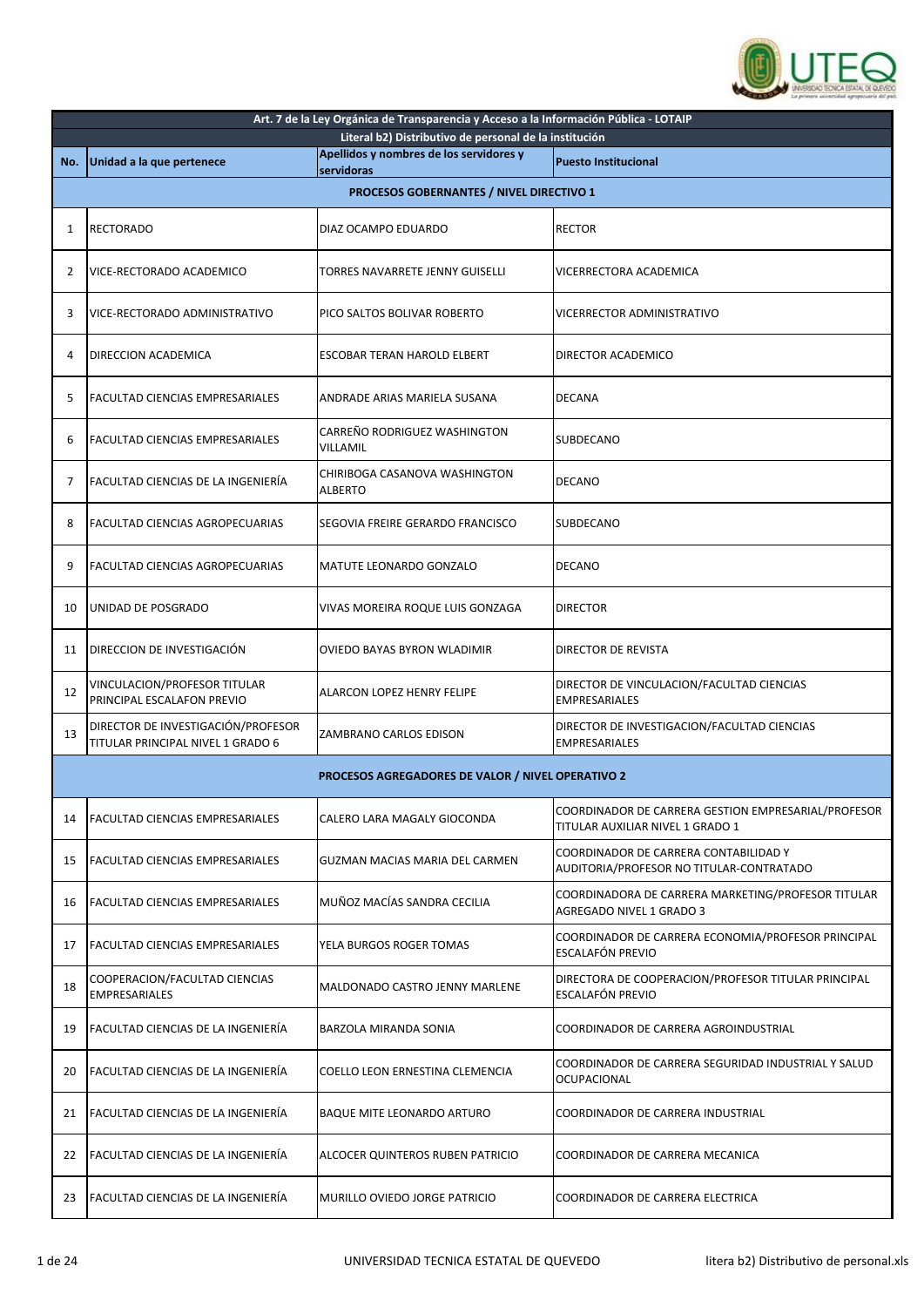

| 24 | <b>FACULTAD CIENCIAS AMBIENTALES</b> | DIAZ PONCE MARIELA ALEXI              | COORDINADOR DE CARRERA AMBIENTAL                                                                                    |
|----|--------------------------------------|---------------------------------------|---------------------------------------------------------------------------------------------------------------------|
| 25 | <b>FACULTAD CIENCIAS AMBIENTALES</b> | MORENO VERA ANA NOEMI                 | COODINADOR DE CARRERA ECOTURISMO                                                                                    |
| 26 | <b>FACULTAD CIENCIAS PECUARIAS</b>   | ESPINOZA GUERRA ITALO FERNANDO        | COORDINADOR DE CARRERA ZOOTECNIA                                                                                    |
| 27 | <b>FACULTAD CIENCIAS PECUARIAS</b>   | VELIZ ZAMORA DIANA VERONICA           | COORDINADORA DE CARRERA DE INGENIERÍA AGROPECUARIA<br>/PROFESOR NO TITULAR-CONTRATADO                               |
| 28 | <b>FACULTAD CIENCIAS PECUARIAS</b>   | ERAZO SOLORZANO CYNTIA YADIRA         | COORDINADORA DE CARRERA ALIMENTOS/PROFESOR NO<br>TITULAR-CONTRATADO                                                 |
| 29 | <b>FACULTAD CIENCIAS AGRARIAS</b>    | VELEZ RUIZ MAYRA CAROLINA             | COORDINADORA DE LA CARRERA INGENIERÍA<br>AGRONÓMICA/PROFESOR NO TITULAR-CONTRATADO                                  |
| 30 | UNIDAD DE ESTUDIOS A DISTANCIA       | PLUA PANTA KARINA ALEXANDRA           | COORDINADORA DE CARRERA MARKETING, CARRERA<br>CONTABILIDAD Y AUDITORIA/PROFESOR TITULAR AGREGADO<br>NIVEL 1 GRADO 3 |
| 31 | UNIDAD ESTUDIOS A DISTANCIA          | HARO CHONG ALEXANDRA ELIZABETH        | COORDINADOR DE CARRERA GESTION EMPRESARIAL Y GESTION<br>PUBLICA Y MUNICIPAL                                         |
| 32 | ENFERMERÍA                           | SUAREZ ARANA HECTOR JAVIER            | CONSERJE                                                                                                            |
| 33 | UNIDAD DE ADMISION Y REGISTRO        | COBO LITARDO ELSYE TERESA             | COORDINADOR UNIDAD DE ADMISION Y REGISTRO                                                                           |
| 34 | UNIDAD DE ADMISION Y REGISTRO        | VELIZ REQUENE HILVER ROGER            | ANALISTA DE ELABORACION Y REGISTRO DE TITULOS                                                                       |
| 35 | <b>RECTORADO</b>                     | VELIZ INTRIAGO MARIA BEATRIZ          | <b>TECNICO ADMINISTRATIVO</b>                                                                                       |
| 36 | <b>RECTORADO</b>                     | ZAMBRANO LOPEZ GERMANIA JANETH        | CONSERJE                                                                                                            |
| 37 | VICE-RECTORADO ACADEMICO             | PALLO VELAÑA MONICA AMPARO            | ANALISTA DE AUTORIDAD UNIVERSITARIA                                                                                 |
| 38 | VICE-RECTORADO ADMINISTRATIVO        | <b>GOMEZ PONGUILLO EVA RUTH</b>       | ANALISTA DE AUTORIDAD UNIVERSITARIA                                                                                 |
| 39 | VICE-RECTORADO ADMINISTRATIVO        | <b>GARCIA INTRIAGO ERICK NAZARENO</b> | TECNICO DE LABORATORIO DE QUIMICA                                                                                   |
|    | 40   PROCURADURIA                    | ZURITA VERA TATIANA KATHERINE         | PROCURADORA                                                                                                         |
| 41 | DIRECCION ACADEMICA                  | GANCHOZO LOOR MELIDA HERMELINDA       | TECNICO ADMINISTRATIVO                                                                                              |
| 42 | <b>RELACIONES PUBLICAS</b>           | FRANCO MURILLO PEDRO ARMANDO          | ASISTENTE DE RELACIONES PUBLICAS                                                                                    |
| 43 | <b>RELACIONES PUBLICAS</b>           | MOLINA ALMEIDA ADRIANA GISSELA        | ASISTENTE DE RELACIONES PUBLICAS                                                                                    |
| 44 | SECRETARÍA GENERAL                   | GOMEZ BARRE SANDRA CECILIA            | ANALISTA DE DOCUMENTACION ARCHIVO Y CERTIFICACION 1                                                                 |
| 45 | SECRETARÍA GENERAL-ARCHIVO           | PINCAY ORTEGA MARIA JACQUELINE        | ANALISTA DE DOCUMENTACION ARCHIVO Y CERTIFICACION 2                                                                 |
| 46 | SECRETARÍA GENERAL-ARCHIVO           | DELGADO ZAMORA MARIA ISABEL           | ANALISTA DE DOCUMENTACION ARCHIVO Y CERTIFICACION 1                                                                 |
| 47 | <b>COMPRAS PUBLICAS</b>              | AREVALO TOBAR YUNI ELIZABETH          | ANALISTA DE COMPRAS PUBLICAS 2                                                                                      |
| 48 | <b>COMPRAS PUBLICAS</b>              | FIGUEROA QUILA LAURA ELVIRA           | ANALISTA DE COMPRAS PUBLICAS 1                                                                                      |
| 49 | <b>COMPRAS PUBLICAS</b>              | ROSADO MONTOYA MILDRED LILI           | ANALISTA DE COMPRAS PUBLICAS 2                                                                                      |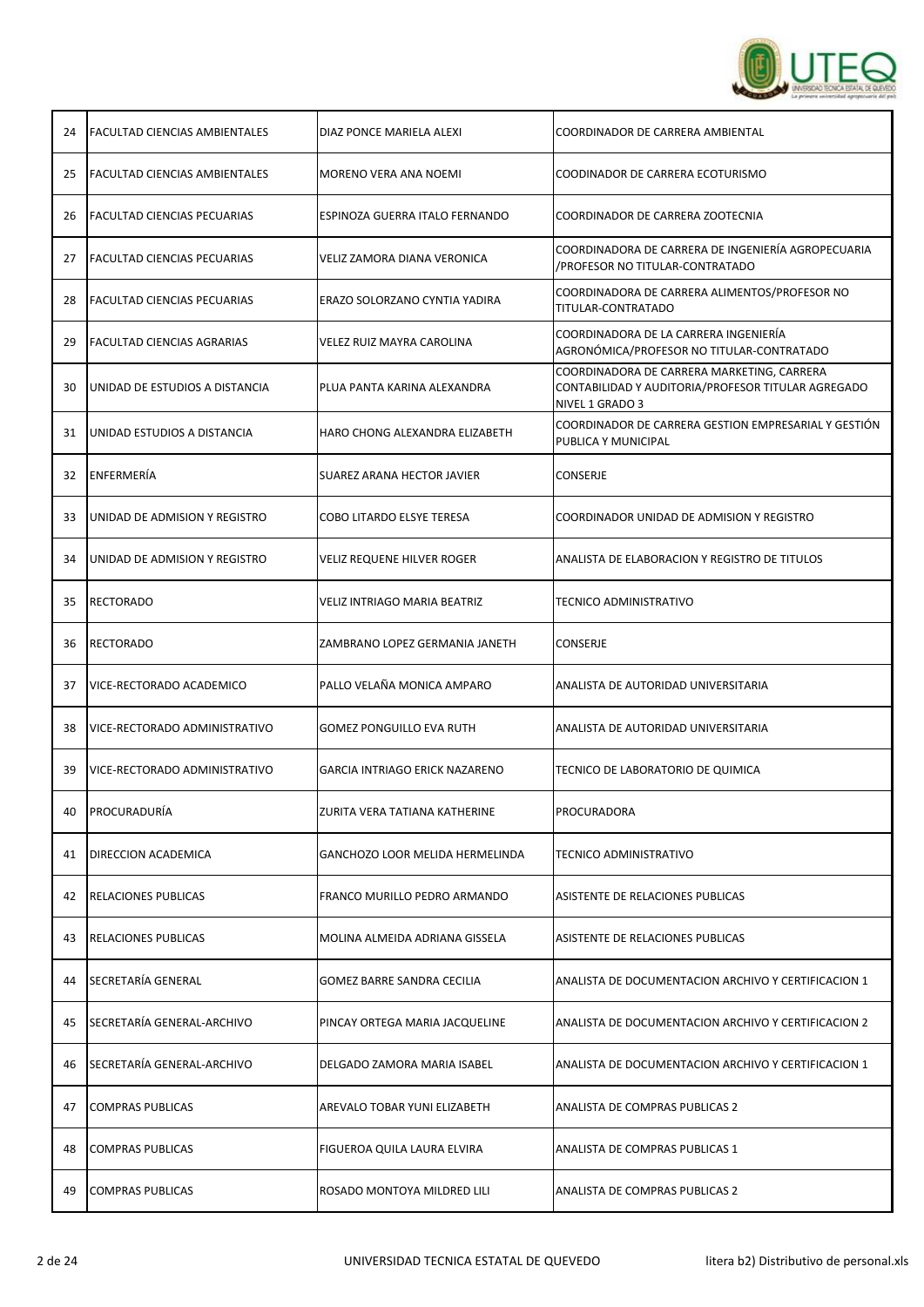

| 50 | <b>COMPRAS PUBLICAS</b>                                                                                                                         | VASQUEZ HERRERA ADELAIDA MARITZA        | ANALISTA DE COMPRAS PUBLICAS 2                                                      |
|----|-------------------------------------------------------------------------------------------------------------------------------------------------|-----------------------------------------|-------------------------------------------------------------------------------------|
| 51 | CONTROL DE ACTIVOS Y BODEGA                                                                                                                     | ROBINSON VERA EDISON GABRIEL            | <b>ANALISTA DE ACTIVOS FIJOS</b>                                                    |
| 52 | CONTROL DE ACTIVOS Y BODEGA                                                                                                                     | PALACIOS GOMEZ IRVING ANTONIO           | ASISTENTE DE ACTIVOS FIJOS                                                          |
| 53 | CONTROL DE ACTIVOS Y BODEGA                                                                                                                     | TOALA BAQUE ANGEL MANUEL                | ASISTENTE DE CONTROL DE BODEGAS                                                     |
| 54 | CONTROL DE ACTIVOS Y BODEGA                                                                                                                     | LOPEZ BAJAÑA JOSE ALEJANDRO             | ASISTENTE DE CONTROL DE BIENES                                                      |
| 55 | COORDINADORA DE EDUCACION<br>CONTINUA/PROFESOR TITULAR AUXILIAR<br>NIVEL 1 GRADO 1                                                              | ALVAREZ MORALES ELSA LEUVANY            | UNIDAD DE POSGRADO/UNIDAD DE ESTUDIOS A DISTANCIA                                   |
| 56 | COORDINADOR EN CONTABILIDAD Y<br>AUDITORIA/PROFESOR TITULAR PRINCIPAL<br>NIVEL 1 GRADO 6                                                        | BOZA VALLE JHON ALEJANDRO               | UNIDAD DE POSGRADO/FACULTAD CIENCIAS EMPRESARIALES                                  |
| 57 | COORDINADORA EDUCACION, MENCION<br>ORIENTACION EDUCATIVA/PROFESOR<br>TITULAR AGREGADO NIVEL 1 GRADO 3                                           | CARDENAS ZEA MIRIAM PATRICIA            | UNIDAD DE POSGRADO/UNIDAD DE ESTUDIOS A DISTANCIA                                   |
| 58 | COORDINADORA DESARROLLO LOCAL,<br>MENCION PLANIFICACION, DESARROLLO Y<br>ORDENAMIENTO TERRITORIAL/PROFESOR<br>TITULAR PRINCIPAL NIVEL 1 GRADO 6 | <b>GONZALEZ OZORIO BETTY BEATRIZ</b>    | UNIDAD DE POSGRADO/FACULTAD CIENCIAS AMBIENTALES                                    |
| 59 | COORDINADORA EN ADMINISTRACION DE<br>MPRESAS/PROFESOR TITULAR PRINCIPAL<br>NIVEL 1 GRADO 6                                                      | MANJARREZ FUENTES NELLY NARCISA         | UNIDAD DE POSGRADO/FACULTAD CIENCIAS EMPRESARIALES                                  |
| 60 | COORDINADOR AGROECOLOGIA Y<br>DESARROLLO SOSTENIBLE/PROFESOR<br>TITULAR AGREGADO NIVEL 1 GRADO 3                                                | REYEZ PEREZ JUAN JOSE                   | UNIDAD DE POSGRADO/UNIDAD DE ESTUDIOS A DISTANCIA                                   |
| 61 | <b>COORDINADOR EN</b><br>ACUICULTURA/PROFESOR TITULAR<br>PRINCIPAL ESCALAFÓN PREVIO                                                             | RODRIGUEZ TOBAR JORGE MAGNO             | UNIDAD DE POSGRADO/FACULTAD CIENCIAS PECUARIAS                                      |
| 62 | COORDINADORA AGRONOMIA, MENCION<br>PRODUCCION AGRICOLA/PROFESOR<br>TITULAR PRINCIPAL ESCALAFÓN PREVIO                                           | TORRES NAVARRETE ENMA DANIELLY          | UNIDAD DE POSGRADO/FACULTAD CIENCIAS PECUARIAS                                      |
| 63 | POSGRADO/FCEMPRESARIALES                                                                                                                        | PASTRANO QUINTANA EDGAR VICENTE         | COORDINADOR DE MAESTRIA DE PEDAGOGIA/PROFESOR<br>TITULAR PRINCIPAL ESCALAFON PREVIO |
| 64 | COORDINADOR EN PRODUCCION<br>ANIMAL/PROFESOR TITULAR PRINCIPAL<br>NIVEL 1 GRADO 6                                                               | ZAMBRANO GRACIA DELSITO DIFILO          | UNIDAD DE POSGRADO/FACULTAD CIENCIAS PECUARIAS                                      |
| 65 | <b>TECNICO ADMINISTRATIVO</b>                                                                                                                   | PARRAGA PADILLA CARMEN ELIZABETH        | UNIDAD DE POSGRADO                                                                  |
| 66 | <b>FACULTAD CIENCIAS PECUARIA</b>                                                                                                               | FLORES GUERRA MARIO GABRIEL             | CONSERJE                                                                            |
| 67 | POSGRADO                                                                                                                                        | ZAMBRANO PLAZA ANGEL GERMAN             | <b>OFICINISTA</b>                                                                   |
| 68 | <b>ITALENTO HUMANO</b>                                                                                                                          | <b>FAJARDO ROMERO JESSICA DEL ROCIO</b> | ANALISTA DE TALENTO HUMANO 2                                                        |
| 69 | <b>TALENTO HUMANO</b>                                                                                                                           | GANCHOZO FLOREANO AMERICA INES          | ANALISTA DE TALENTO HUMANO 1                                                        |
| 70 | <b>TALENTO HUMANO</b>                                                                                                                           | CEDEÑO ANDRADE VICTOR ANTONIO           | ANALISTA DE TALENTO HUMANO 1                                                        |
| 71 | <b>ITALENTO HUMANO</b>                                                                                                                          | CARDENAS MOLINA CARMEN VIRGINIA         | ANALISTA DE TALENTO HUMANO 2                                                        |
| 72 | <b>TALENTO HUMANO</b>                                                                                                                           | ORTIZ BASANTES MERY ARACELY             | ANALISTA DE TALENTO HUMANO 2                                                        |
| 73 | <b>TALENTO HUMANO</b>                                                                                                                           | SOLIS BARROS WASHINGTON EDUARDO         | CONSERJE                                                                            |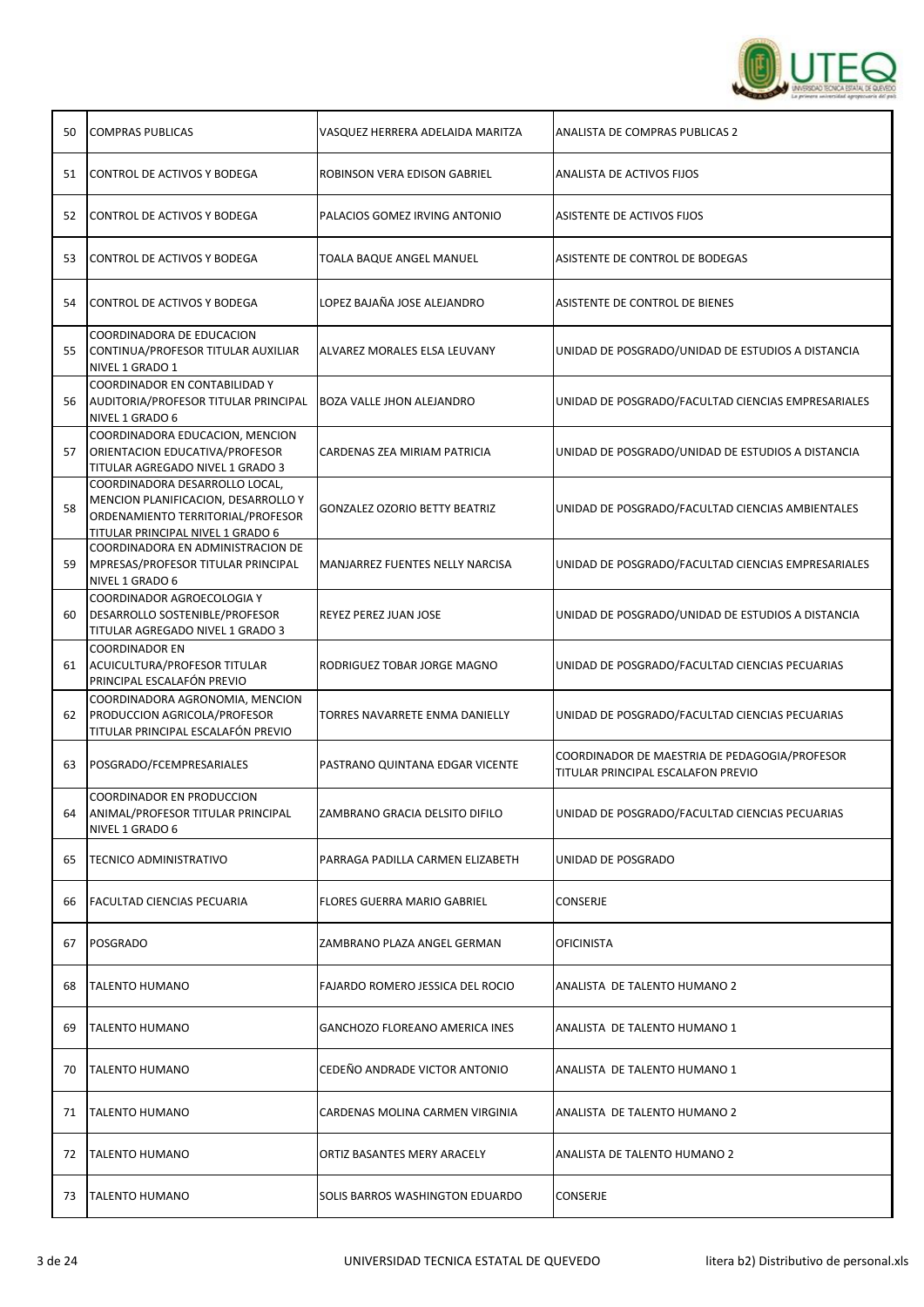

| 74 | <b>TALENTO HUMANO</b>                                    | <b>GARCIA SABANDO ROMULO ISAIAS</b> | <b>MEDICO OCUPACIONAL</b>                                                                           |
|----|----------------------------------------------------------|-------------------------------------|-----------------------------------------------------------------------------------------------------|
| 75 | <b>TALENTO HUMANO</b>                                    | RODRIGUEZ GUALE JOSE LEONARDO       | ESPECIALISTA EN SEGURIDAD E HIGIENE OCUPACIONAL                                                     |
| 76 | <b>BIENESTAR UNIVERSITARIO</b>                           | FERNANDEZ HIDALGO ELSA DE JESUS     | TRABAJADOR SOCIAL                                                                                   |
| 77 | <b>BIENESTAR UNIVERSITARIO</b>                           | PICO VINCES RAQUEL MARITZA          | TRABAJADOR SOCIAL                                                                                   |
| 78 | BIENESTAR UNIVERSITARIO                                  | RIVADENEIRA INTRIAGO MARIANA JESUS  | <b>PSICOLOGA</b>                                                                                    |
| 79 | BIENESTAR UNIVERSITARIO                                  | VILLON VILLEGAS MAGNO RICARDO       | PROMOTOR UNIVERSITARIO (CORO)                                                                       |
| 80 | <b>BIENESTAR UNIVERSITARIO</b>                           | ALARCON LOPEZ JUAN JONNY            | ASISTENTE DE PROMOTOR UNIVERSITARIO                                                                 |
| 81 | BIENESTAR UNIVERSITARIO                                  | SANCHEZ CORDOVA ADELAIDA JACKELINE  | ASISTENTE DE PROMOTOR UNIVERSITARIO                                                                 |
| 82 | <b>BIENESTAR UNIVERSITARIO</b>                           | JARAMILLO OLIVO GUILLERMO BARTOLO   | ASISTENTE DE PROMOTOR UNIVERSITARIO                                                                 |
| 83 | <b>BIENESTAR UNIVERSITARIO</b>                           | MORAN SUAREZ FERNANDO DANIEL        | ASISTENTE DE PROMOTOR UNIVERSITARIO                                                                 |
| 84 | <b>BIENESTAR UNIVERSITARIO</b>                           | MIRANDA ULLON SANTOS JUAN           | ASISTENTE DE PROMOTOR UNIVERSITARIO                                                                 |
| 85 | <b>BIENESTAR UNIVERSITARIO</b>                           | PEREZ CARRANZA JORGE SANTIAGO       | ASISTENTE DE PROMOTOR UNIVERSITARIO                                                                 |
| 86 | DIRECCIÓN DE PLANIFICACIÓN Y<br>DESARROLLO UNIVERSITARIO | PLATA MURILLO LUIS ANTONIO          | DIRECTOR DE PLANIFICACIÓN Y DESARROLLO UNIVERSITARIO                                                |
| 87 | DIRECCIÓN DE PLANIFICACIÓN Y<br>DESARROLLO UNIVERSITARIO | RODRIGUEZ VELEZ YOCONDA PILAR       | ANALISTA DE PLANIFICACION 1                                                                         |
| 88 | DIRECCIÓN DE PLANIFICACIÓN Y<br>DESARROLLO UNIVERSITARIO | BRIONES CHILAN ERASMO LIDER         | ANALISTA DE PLANIFICACION 1                                                                         |
| 89 | EVALUACION INTERNA-FACULTAD CIENCIAS<br>PECUARIAS        | DIAZ OCAMPO RAUL GILBERTO           | PRESIDENTE DE COMISIÓN GENERAL DE EVALUACIÓN INTERNA-<br>PROFESOR TITULAR PRINCIPAL NIVEL 1 GRADO 6 |
| 90 | <b>FINANCIERO</b>                                        | LOOR ALCIVAR LAURO FREDDY           | <b>TECNICO ADMINISTRATIVO</b>                                                                       |
| 91 | <b>PRESUPUESTO</b>                                       | MENDOZA LERTORA MARIA ALEXANDRA     | ANALISTA DE PRESUPUESTO 1                                                                           |
| 92 | <b>PRESUPUESTO</b>                                       | VARELA CARRANZA YESENIA MONSERRATE  | ANALISTA DE PRESUPUESTO 3                                                                           |
| 93 | CONTABILIDAD                                             | SANCHEZ FUENTES ESTHER ANGELA       | <b>CONTADOR GENERAL</b>                                                                             |
| 94 | CONTABILIDAD                                             | VELIZ CHEVEZ CARMEN MAGDALENA       | ANALISTA DE CONTABILIDAD 1                                                                          |
| 95 | <b>TESORERIA</b>                                         | ALBAN GUIJARRO AURORA INES          | <b>TESORERO GENERAL</b>                                                                             |
| 96 | <b>TESORERÍA</b>                                         | PEÑAFIEL MENDOZA SAIRA GRISELDA     | ANALISTA DE TESORERIA                                                                               |
| 97 | APOYO A LA GESTION                                       | PLUAS MUÑOZ EDUARDO MANUEL          | CONSERJE                                                                                            |
| 98 | <b>SERVICIOS UNIVERSITARIOS</b>                          | CARABAJO PERALTA JULIO HUMBERTO     | GASFITERO                                                                                           |
| 99 | <b>SERVICIOS UNIVERSITARIOS</b>                          | CARRANZA CARRANZA JAVIER MAXIMO     | AUXILIAR DE MANTENIMIENTO                                                                           |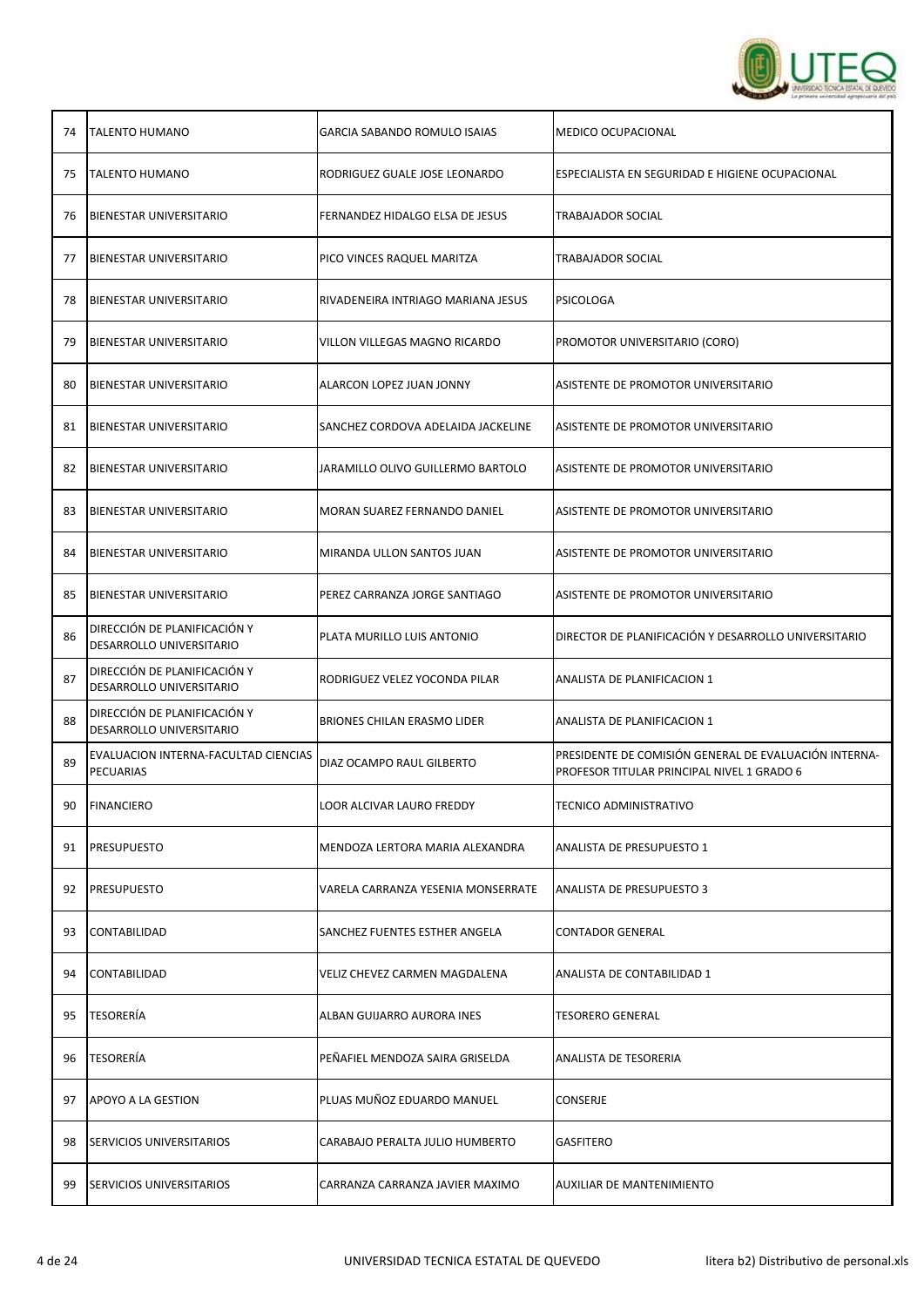

| 100 | <b>SERVICIOS UNIVERSITARIOS</b>                       | CERCADO COBEÑA NEIL FRANCISCO                   | <b>AUXILIAR DE MANTENIMIENTO</b>            |
|-----|-------------------------------------------------------|-------------------------------------------------|---------------------------------------------|
|     | 101 SERVICIOS UNIVERSITARIOS                          | ERAZO FERNANDEZ FRANKLIN RAFAEL                 | AUXILIAR DE MANTENIMIENTO                   |
| 102 | <b>SERVICIOS UNIVERSITARIOS</b>                       | FRANCO VEAS FELIX WILMER                        | <b>ELECTRICISTA</b>                         |
|     | 103 SERVICIOS UNIVERSITARIOS                          | MACIAS GARCIA JAVIER ENRIQUE                    | AUXILIAR DE MANTENIMIENTO                   |
| 104 | <b>SERVICIOS UNIVERSITARIOS</b>                       | REINA CHENCHE HECTOR TOMAS                      | ALBAÑIL                                     |
| 105 | <b>SERVICIOS UNIVERSITARIOS</b>                       | ALVAREZ YOZA DANNY DANIEL                       | OPERADOR DE MAQUINA                         |
|     | 106 SERVICIOS UNIVERSITARIOS                          | SALDAÑA MORA EUDER BENEDICTO                    | <b>AUXILIAR DE MANTENIMIENTO</b>            |
| 107 | TECNOLOGIA DE LA INFORMACION                          | ULLOA CALERO MERCY MAGDALENA                    | ANALISTA DE TECNOLOGIAS DE LA INFORMACION 1 |
| 108 | TECNOLOGIA DE LA INFORMACION                          | MORA SEGURA ANGEL WASHINGTON                    | ANALISTA DE TECNOLOGIAS DE LA INFORMACION 1 |
| 109 | TECNOLOGIA DE LA INFORMACION                          | TOAZA FIERRO GERARDO EUSCADY                    | ANALISTA DE TECNOLOGIAS DE LA INFORMACION 1 |
| 110 | TECNOLOGIA DE LA INFORMACION                          | AGUIRRE PEREZ MARGOTH DE LAS<br><b>MERCEDES</b> | ANALISTA DE TECNOLOGIAS DE LA INFORMACION 2 |
| 111 | TECNOLOGIA DE LA INFORMACION                          | CHAVEZ BOZA BETTY MARGARITA                     | ANALISTA DE TECNOLOGIAS DE LA INFORMACION 2 |
| 112 | TECNOLOGIA DE LA INFORMACION                          | CEDEÑO SALAZAR CLOTARIO BLADIMIR                | ANALISTA DE TECNOLOGIAS DE LA INFORMACION 2 |
|     | 113   TECNOLOGIA DE LA INFORMACION                    | IBARRA ALAVA MERY YOLANDA                       | LABORATORISTA                               |
| 114 | TECNOLOGÍAS DE LA INFORMACION-<br><b>LABORATORIOS</b> | GARCIA SANGOQUIZA GINA MAGALY                   | <b>LABORATORISTA</b>                        |
| 115 | TECNOLOGÍAS DE LA INFORMACION-<br><b>LABORATORIOS</b> | MORALES ALVAREZ MAGELA MERCEDES                 | LABORATORISTA                               |
| 116 | TECNOLOGIAS DE LA INFORMACION-<br>LABORATORIOS        | <b>BRAULIO JORGE PATRICIO</b>                   | <b>LABORATORISTA</b>                        |
|     | 117   TECNOLOGIA DE LA INFORMACION                    | SEMINARIO HOLGUIN JUAN MEISAEL                  | ANALISTA DE TECNOLOGIAS DE LA INFORMACION 1 |
| 118 | <b>TECNOLOGIA DE LA INFORMACION</b>                   | BARCO MORAN BYRON GONZALO                       | ANALISTA DE TECNOLOGIAS DE LA INFORMACION 1 |
| 119 | TECNOLOGÍAS DE LA INFORMACION                         | MONCAYO ALMEIDA FRANKLIN JOSE                   | ASISTENTE DE TECNOLOGIAS DE LA INFORMACION  |
| 120 | <b>TECNOLOGIA DE LA INFORMACION</b>                   | SANCHEZ FUENTES OSCAR ALBERTO                   | CONSERJE                                    |
| 121 | <b>TECNOLOGIA DE LA INFORMACION</b>                   | ZORRILLA SEGURA MARCIANO GABRIEL                | CONSERJE                                    |
|     | 122 BIBLIOTECA                                        | LARA VERA EDWIN ALEJANDRO                       | <b>BIBLIOTECARIO</b>                        |
| 123 | <b>BIBLIOTECA</b>                                     | MUÑOZ ZAMORA ELITE MARGOTH                      | <b>BIBLIOTECARIO</b>                        |
|     | 124   BIBLIOTECA                                      | ROMERO VALENCIA ANGEL GERMAN                    | ASISTENTE DE BIBLIOTECA                     |
|     | 125 BIBLIOTECA                                        | MONTECE RUIZ LILIBETH ESTEFANIA                 | ASISTENTE DE BIBLIOTECA                     |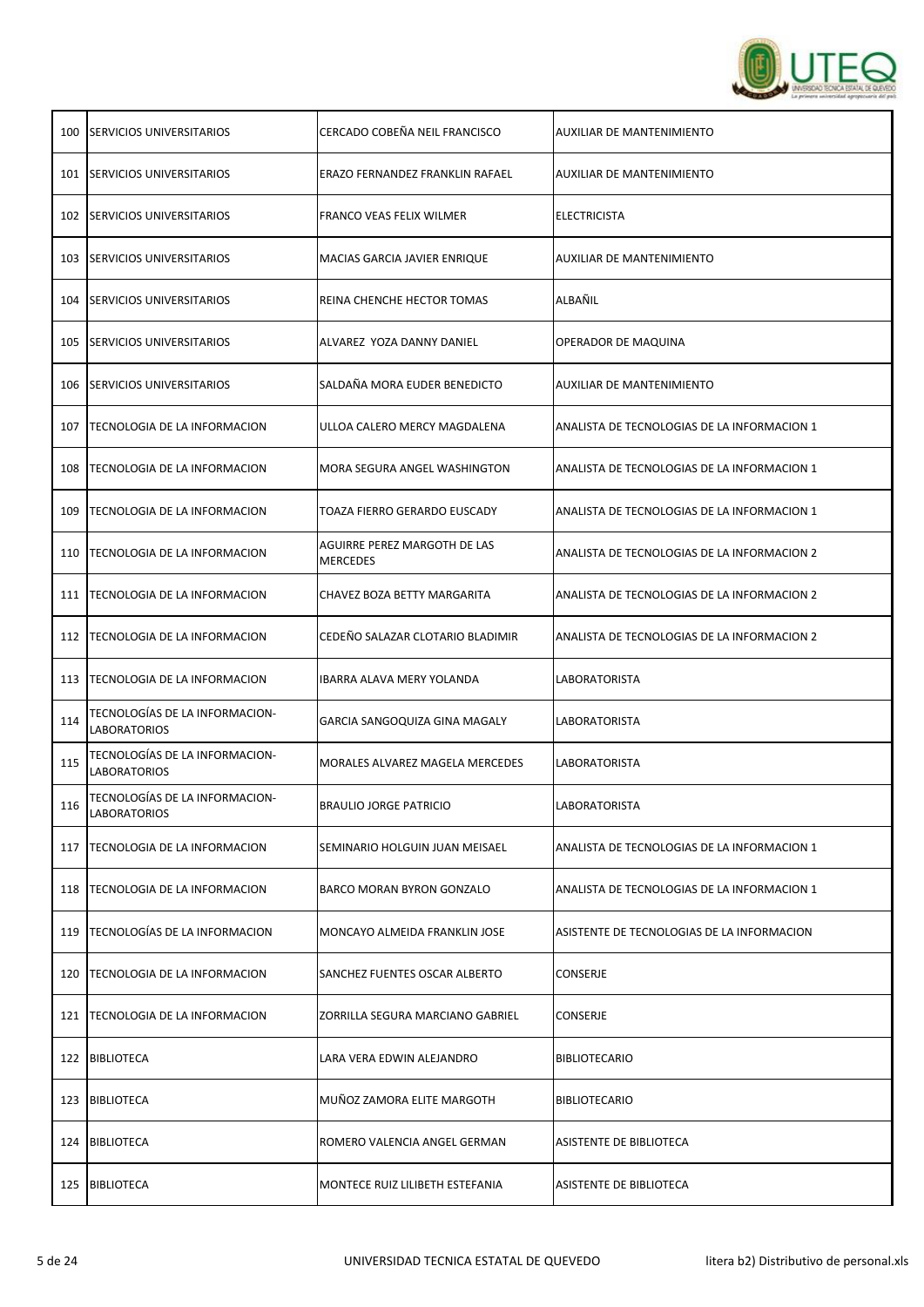

| 126 | TECNOLOGIAS DE LA INFORMACION/<br><b>BIBLIOTECA</b>                                      | OÑATE ESPINOZA JOHN ALEXANDER                   | ASISTENTE DE TECNOLOGIAS DE LA INFORMACION/SOPORTE<br>TECNICO |
|-----|------------------------------------------------------------------------------------------|-------------------------------------------------|---------------------------------------------------------------|
| 127 | <b>BIBLIOTECA</b>                                                                        | ALVAREZ ZAMBRANO MAYRO DELCINO                  | TRABAJADOR AGRICOLA/conserje                                  |
| 128 | <b>SERVICIOS MEDICOS</b>                                                                 | <b>LOOR INTRIAGO MIRYAN MARIA</b>               | <b>MEDICO GENERAL</b>                                         |
| 129 | SERVICIOS MEDICOS                                                                        | ALVAREZ AYALA GABRIELA ADRIANA                  | ENFERMERA                                                     |
| 130 | <b>SERVICIOS MEDICOS</b>                                                                 | SOLANO CHICHANDE CRISTHIAN DAVID                | <b>ODONTOLOGO</b>                                             |
| 131 | <b>TRANSPORTE</b>                                                                        | MORANTE ANCHUNDIA DANIEL ASSAD                  | ANALISTA DE ACTIVOS FIJOS                                     |
| 132 | <b>TRANSPORTE</b>                                                                        | MORAN MONTOYA ALBERTO ANTONIO                   | <b>CHOFER</b>                                                 |
| 133 | <b>TRANSPORTE</b>                                                                        | SANCHEZ LOOR BOLIVAR ALEJANDRO                  | <b>CHOFER</b>                                                 |
| 134 | <b>TRANSPORTE</b>                                                                        | LOOR URETA HOMERO RAFAEL                        | <b>CHOFER</b>                                                 |
| 135 | <b>ADMISION Y REGISTRO</b>                                                               | CAMPOVERDE MENDOZA LUCRECIA<br><b>GUADALUPE</b> | SECRETARIO ABOGADO                                            |
| 136 | <b>ADMISION Y REGISTRO</b>                                                               | VELIZ INTRIAGO MARIA DETSY                      | ANALISTA DE ELABORACION Y REGISTRO DE TITULOS                 |
| 137 | <b>ADMISION Y REGISTRO</b>                                                               | SILVA TORRES MAGALY LOURDES                     | ANALISTA DE ELABORACION Y REGISTRO DE TITULOS                 |
| 138 | <b>ADMISION Y REGISTRO</b>                                                               | ZABALA BUENAÑO ALFREDO                          | SECRETARIO ABOGADO, ENCARGADO                                 |
| 139 | FACULTAD CIENCIAS AGROPECUARIAS                                                          | MENDOZA CUELLAR RICHARD ANTONIO                 | <b>CONSERJE</b>                                               |
| 140 | UNIDAD DE INVESTIGACION-LABORATORIO<br>DE BIOTECNOLOGIA                                  | MENDOZA LEON ANTONIO FRANCISCO                  | LABORATORISTA                                                 |
| 141 | UNIDAD DE INVESTIGACION-LABORATORIO                                                      | CEDEÑO MOREIRA ANGEL VIRGILIO                   | TECNICO DE INVESTIGACION 2                                    |
|     | 142   UNIDAD DE INVESTIGACION                                                            | CHILUISA TRIANA NORA FERNANDA                   | <b>TECNICO ADMINISTRATIVO</b>                                 |
| 143 | FACULTAD CIENCIAS SOCIALES Y DE LA<br>EDUCACION/COORDINACION DE CARRERA<br>DE ENFERMERÍA | TELLO RIZZO DAYSY ELIZABETH                     | TECNICO ADMINISTRATIVO                                        |
| 144 | <b>FACULTAD CIENCIAS AGROPECUARIAS</b>                                                   | PARRAGA MORA GYMMY LEONID                       | <b>CONSERJE</b>                                               |
| 145 | FACULTAD CIENCIAS DE LA INDUSTRIA Y<br><b>PRODUCCION</b>                                 | BONILLA CARBO MONICA LORENA                     | TECNICO ADMINISTRATIVO                                        |
|     | 146   FACULTAD CIENCIAS DE LA INGENIERIA                                                 | GARCES SEGOVIA WILMER EDUARDO                   | <b>TECNICO ADMINISTRATIVO</b>                                 |
| 147 | FACULTAD CIENCIAS DE LA INDUSTRIA Y<br><b>PRODUCCION</b>                                 | SOLIS GARCIA ENRIQUE RODOLFO                    | <b>CONSERJE</b>                                               |
| 148 | <b>FACULTAD CIENCIAS DE LA INGENIERÍA</b>                                                | CEDEÑO CHAVEZ CRISTOBAL COLON                   | CONSERJE                                                      |
| 149 | FACULTAD CIENCIAS DE LA INGENIERÍA                                                       | UBE ALCIVAR ANGEL NELSON                        | CONSERJE                                                      |
| 150 | FACULTAD CIENCIAS DE LA INGENIERÍA                                                       | MALLEA CARRANZA FERNADO ALBINO                  | <b>CONSERJE</b>                                               |
| 151 | FACULTAD CIENCIAS DE LA INDUSTRIA Y<br><b>PRODUCCION</b>                                 | ROBAYO QUINTO YORGE WILMER                      | CONSERJE                                                      |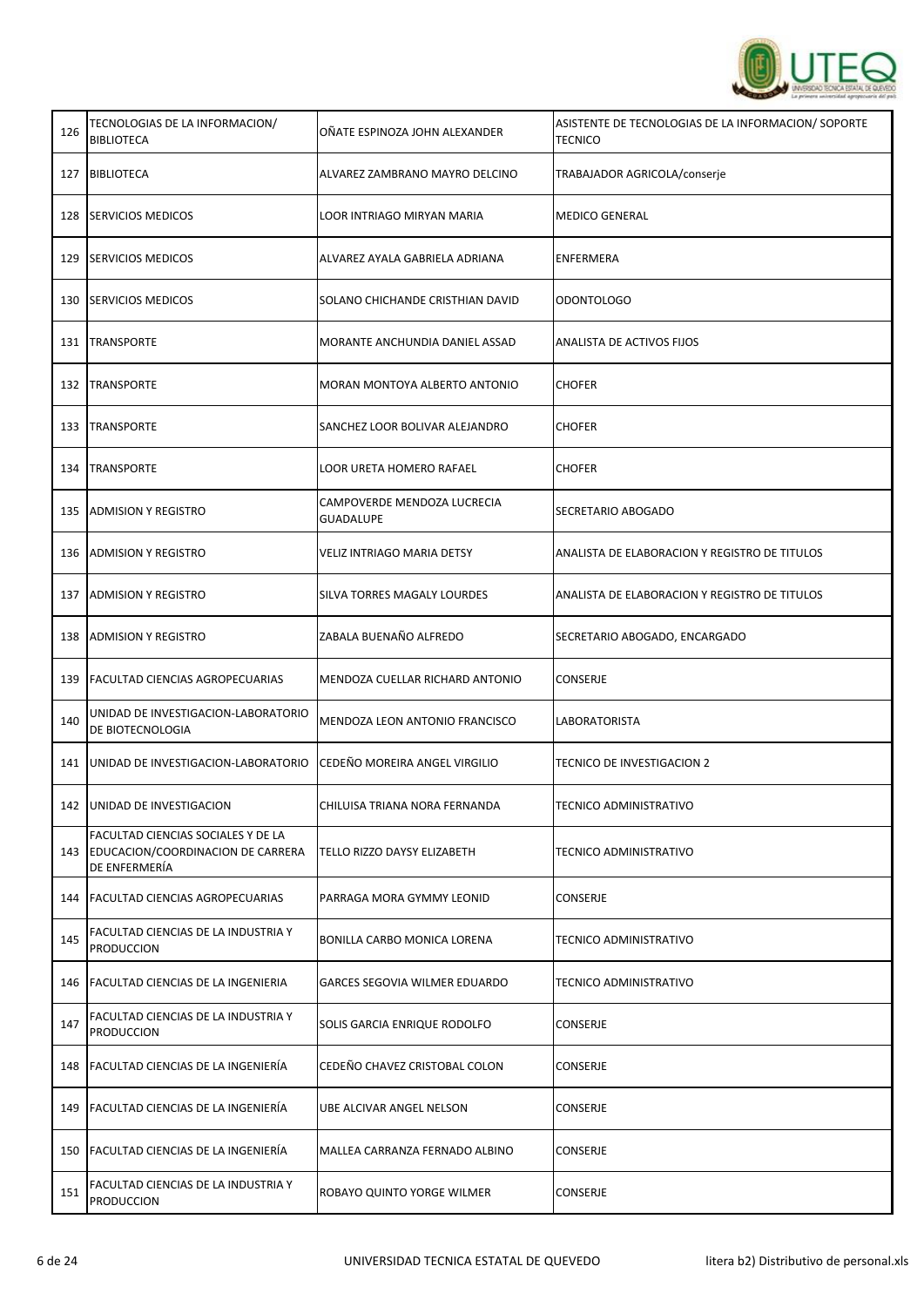

|                                                           | PARRAGA VISTIN RICARDO ERNESTO                                                                                                                                                                                                                                                                                                                                                                                                                                                                                                                                                                                                                                                                                                                                                                                                                                                                                    | AUXILIAR DE MANTENIMIENTO         |
|-----------------------------------------------------------|-------------------------------------------------------------------------------------------------------------------------------------------------------------------------------------------------------------------------------------------------------------------------------------------------------------------------------------------------------------------------------------------------------------------------------------------------------------------------------------------------------------------------------------------------------------------------------------------------------------------------------------------------------------------------------------------------------------------------------------------------------------------------------------------------------------------------------------------------------------------------------------------------------------------|-----------------------------------|
|                                                           | TRIANA MUÑOZ RICARDO ARTURO                                                                                                                                                                                                                                                                                                                                                                                                                                                                                                                                                                                                                                                                                                                                                                                                                                                                                       | TECNICO DE MANTENIMIENTO/conserje |
| FACULTAD CIENCIAS DE LA INDUSTRIA Y<br><b>PRODUCCION</b>  | COELLO MONTOYA AMADO ENRIQUE                                                                                                                                                                                                                                                                                                                                                                                                                                                                                                                                                                                                                                                                                                                                                                                                                                                                                      | ASISTENTE DE LABORATORIO-FCI      |
|                                                           | CARREÑO RODRIGUEZ YUNI ISABEL                                                                                                                                                                                                                                                                                                                                                                                                                                                                                                                                                                                                                                                                                                                                                                                                                                                                                     | <b>TECNICO ADMINISTRATIVO</b>     |
|                                                           | RAMOS MAKLIFF LOURDES ROCIO                                                                                                                                                                                                                                                                                                                                                                                                                                                                                                                                                                                                                                                                                                                                                                                                                                                                                       | LABORATORISTA                     |
|                                                           | ZAPATIER SANTILLAN AURELIO DAVID                                                                                                                                                                                                                                                                                                                                                                                                                                                                                                                                                                                                                                                                                                                                                                                                                                                                                  | LABORATORISTA                     |
| FACULTAD CIENCIAS DE LA INDUSTRIA Y LA<br><b>CARNICOS</b> | LEONES ZEVALLOS TANYA DOLORES                                                                                                                                                                                                                                                                                                                                                                                                                                                                                                                                                                                                                                                                                                                                                                                                                                                                                     | LABORATORISTA                     |
|                                                           | KAISER ESPINOZA ROBERT ALFREDO                                                                                                                                                                                                                                                                                                                                                                                                                                                                                                                                                                                                                                                                                                                                                                                                                                                                                    | AYUDANTE OPERADOR/conserje        |
|                                                           | MENDIETA DELGADO LUIS GALO                                                                                                                                                                                                                                                                                                                                                                                                                                                                                                                                                                                                                                                                                                                                                                                                                                                                                        | CONSERJE                          |
|                                                           | FLORES MUÑOZ JAIME ENRIQUE                                                                                                                                                                                                                                                                                                                                                                                                                                                                                                                                                                                                                                                                                                                                                                                                                                                                                        | <b>CONSERJE</b>                   |
|                                                           | VILLARROEL POSLIGUA JAVIER ORLANDO                                                                                                                                                                                                                                                                                                                                                                                                                                                                                                                                                                                                                                                                                                                                                                                                                                                                                | CONSERJE                          |
|                                                           | ALAVA ALCIVAR PEDRO LENIN                                                                                                                                                                                                                                                                                                                                                                                                                                                                                                                                                                                                                                                                                                                                                                                                                                                                                         | <b>BIBLIOTECARIO</b>              |
|                                                           | MIRANDA GILER MAYRA MARIUXI                                                                                                                                                                                                                                                                                                                                                                                                                                                                                                                                                                                                                                                                                                                                                                                                                                                                                       | TECNICO ADMINISTRATIVO            |
| <b>FACULTAD CIENCIAS</b><br>AGROPECUARIAS/FINCA MORUCUMBA | ARCOS AZA MANUEL ANTONIO                                                                                                                                                                                                                                                                                                                                                                                                                                                                                                                                                                                                                                                                                                                                                                                                                                                                                          | TRABAJADOR AGRICOLA               |
|                                                           | BECERRIN BURGOS JUAN ROBERTO                                                                                                                                                                                                                                                                                                                                                                                                                                                                                                                                                                                                                                                                                                                                                                                                                                                                                      | CONSERJE                          |
|                                                           | BRIONES MONTECE DANIEL DOMINGO                                                                                                                                                                                                                                                                                                                                                                                                                                                                                                                                                                                                                                                                                                                                                                                                                                                                                    | AUXILIIAR AGROPECUARIO            |
|                                                           | PAREDES QUINTO DIOMEDES ENRIQUE                                                                                                                                                                                                                                                                                                                                                                                                                                                                                                                                                                                                                                                                                                                                                                                                                                                                                   | AUXILIIAR AGROPECUARIO            |
|                                                           | SALDAÑA MORA FAUSTINO GERMAN                                                                                                                                                                                                                                                                                                                                                                                                                                                                                                                                                                                                                                                                                                                                                                                                                                                                                      | CONSERJE                          |
| FACULTAD CIENCIAS DE LA INDUSTRIA Y<br><b>PRODUCCION</b>  | UBE ALCIVAR FLORENCIO ADOLFO                                                                                                                                                                                                                                                                                                                                                                                                                                                                                                                                                                                                                                                                                                                                                                                                                                                                                      | CONSERJE                          |
|                                                           | HUACON BUSTAMANTE OMAR DARWING                                                                                                                                                                                                                                                                                                                                                                                                                                                                                                                                                                                                                                                                                                                                                                                                                                                                                    | TECNICO ADMINISTRATIVO            |
|                                                           | PILLIGUA VERA CARLOS ALBERTO                                                                                                                                                                                                                                                                                                                                                                                                                                                                                                                                                                                                                                                                                                                                                                                                                                                                                      | COORDINADOR TALLER DE MADERA      |
|                                                           | ROSADO MONTOYA SONIA ROCIO                                                                                                                                                                                                                                                                                                                                                                                                                                                                                                                                                                                                                                                                                                                                                                                                                                                                                        | TECNICO ADMINISTRATIVO            |
|                                                           | MORALES MENDOZA VERONICA KARINA                                                                                                                                                                                                                                                                                                                                                                                                                                                                                                                                                                                                                                                                                                                                                                                                                                                                                   | <b>OFICINISTA</b>                 |
|                                                           | <b>VERA TARIRA JAVIER MOISES</b>                                                                                                                                                                                                                                                                                                                                                                                                                                                                                                                                                                                                                                                                                                                                                                                                                                                                                  | CONSERJE                          |
|                                                           | GARCIA BAJAÑA DARWIN JAVIER                                                                                                                                                                                                                                                                                                                                                                                                                                                                                                                                                                                                                                                                                                                                                                                                                                                                                       | CONSERJE                          |
|                                                           | MENOSCAL TOALA JULIO CESAR                                                                                                                                                                                                                                                                                                                                                                                                                                                                                                                                                                                                                                                                                                                                                                                                                                                                                        | CONSERJE                          |
|                                                           | 152   FACULTAD CIENCIAS DE LA INGENIERÍA<br><b>FACULTAD CIENCIAS DE LA INGENIERÍA</b><br>155   FACULTAD CIENCIAS AGROPECUARIAS<br><b>FACULTAD CIENCIAS AGROPECUARIAS</b><br>157   FACULTAD CIENCIAS AGROPECUARIAS<br>158   PRODUCCION-LABORATORIO LACTIOS Y<br><b>FACULTAD CIENCIAS AGROPECUARIAS</b><br>UNIDAD DE POSGRADO<br>161   FACULTAD CIENCIAS AGROPECUARIAS<br><b>FACULTAD CIENCIAS AGROPECUARIAS</b><br><b>BIBLIOTECA</b><br>FACULTAD CIENCIAS AGROPECUARIAS<br><b>FACULTAD CIENCIAS AMBIENTALES</b><br><b>FINCA LA REPRESA</b><br><b>FINCA LA REPRESA</b><br><b>FACULTAD CIENCIAS AGROPECUARIAS</b><br>171   FACULTAD CIENCIAS EMPRESARIALES<br><b>FACULTAD CIENCIAS EMPRESARIALES</b><br>173   FACULTAD CIENCIAS EMPRESARIALES<br><b>FACULTAD CIENCIAS EMPRESARIALES</b><br><b>FACULTAD CIENCIAS EMPRESARIALES</b><br><b>FACULTAD CIENCIAS EMPRESARIALES</b><br>177   FACULTAD CIENCIAS EMPRESARIALES |                                   |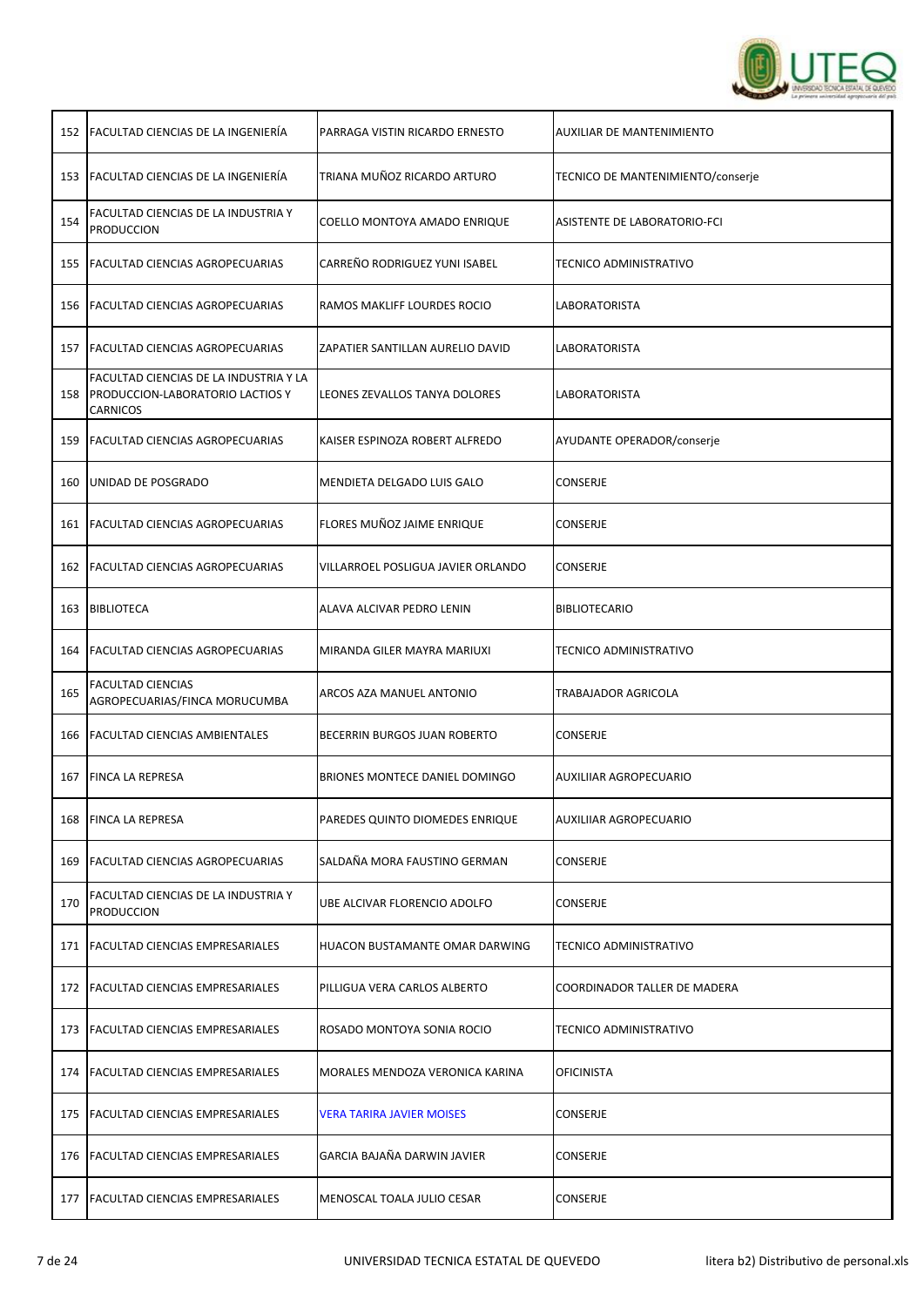

| 178 | <b>FACULTAD CIENCIAS EMPRESARIALES</b>                 | ARANDA SANTACRUZ PEDRO JOFFRE     | CONSERJE                                                |
|-----|--------------------------------------------------------|-----------------------------------|---------------------------------------------------------|
| 179 | <b>FACULTAD CIENCIAS EMPRESARIALES</b>                 | CARDENAS DAVILA JONATHAN          | OFICINISTA                                              |
| 180 | <b>FACULTAD CIENCIAS EMPRESARIALES</b>                 | MONTOYA MEDINA SANDRO YOVANY      | CONSERJE                                                |
| 181 | BIBLIOTECA                                             | SIG-TU VELIZ CARLOS SERGEI        | CONSERJE                                                |
| 182 | FACULTAD CIENCIAS AGROPECUARIAS-<br><b>LABORATORIO</b> | VARGAS SANCHEZ JOSE BENJAMIN      | ASISTENTE DE LABORATORIO (SUELOS Y AGUAS) FCAMBIENTALES |
| 183 | <b>FINCA LA MARIA</b>                                  | PINTO FERNANDEZ EDUARDO           | LIDER DE PRODUCCION                                     |
|     | 184 FINCA LA MARIA                                     | TAMAY MONTOYA ANGEL GILBERTO      | ASISTENTE DE PRODUCCION                                 |
| 185 | <b>FINCA LA MARIA</b>                                  | BURGOS SOLORZANO ANDRES FRANCISCO | TRABAJADOR AGRICOLA                                     |
| 186 | <b>FINCA LA MARIA</b>                                  | FLORES MORAN GREGORIO HUNGRIA     | TRABAJADOR AGRICOLA                                     |
| 187 | <b>FINCA LA MARIA</b>                                  | FUENTES CARRRANZA HOLGER HIPOLITO | AUXILIAR AGROPECARIO                                    |
| 188 | <b>FINCA LA MARIA</b>                                  | MACIAS TUAREZ FREDDY ANTONIO      | TRABAJADOR AGRICOLA                                     |
| 189 | <b>FINCA LA MARIA</b>                                  | MERINO PINCAY ROBERTO KLEBER      | TRABAJADOR AGRICOLA                                     |
| 190 | <b>FINCA LA MARIA</b>                                  | MOREIRA LOOR JOHAN INOCENTE       | TRABAJADOR AGRICOLA                                     |
| 191 | <b>FINCA LA MARIA</b>                                  | PEREZ ESPINOZA EUGENIO BASILIO    | AUXILIAR AGROPECARIO                                    |
|     | 192   FINCA LA MARIA                                   | RODRIGUEZ FERNANDEZ PEDRO JAVIER  | TRABAJADOR AGRICOLA                                     |
|     | 193 FINCA LA MARIA                                     | ZAMORA VINCES ARMANDO MELANIO     | TRABAJADOR AGRICOLA                                     |
|     | 194 FINCA LA MARIA                                     | VERA REINA LORENZO ROSENDO        | <b>TRABAJADOR AGRICOLA</b>                              |
| 195 | <b>FINCA LA MARIA</b>                                  | BUENO TAPIA MAXIMO RUFINO         | TRABAJADOR AGRICOLA                                     |
| 196 | <b>FINCA LA MARIA</b>                                  | CASQUETE REINA WILFRIDO MARCELO   | TRABAJADOR AGRICOLA                                     |
| 197 | <b>FINCA LA MARIA</b>                                  | CEDEÑO MERO DANNY DANIEL          | TRABAJADOR AGRICOLA                                     |
| 198 | <b>FINCA LA MARIA</b>                                  | FUENTES CASTRO GERARDO ANDRES     | TRABAJADOR AGRICOLA                                     |
| 199 | <b>FINCA LA MARIA</b>                                  | MORA QUINTANA HOLGER DARWIN       | TRABAJADOR AGRICOLA                                     |
| 200 | <b>FINCA LA MARIA</b>                                  | SUAREZ SOLIZ NELSON VADIS         | TRABAJADOR AGRICOLA                                     |
|     | 201 FINCA LA MARIA                                     | OLVERA CADENA MANUEL ADRIANO      | TRABAJADOR AGRICOLA                                     |
| 202 | <b>FINCA LA MARIA</b>                                  | TARIRA OLVERA ISIDRO PERFECTO     | TRABAJADOR AGRICOLA                                     |
|     | 203 FINCA LA MARIA                                     | GURUMENDI TERAN CAIRO ISAAC       | AYUDANTE OPERADOR                                       |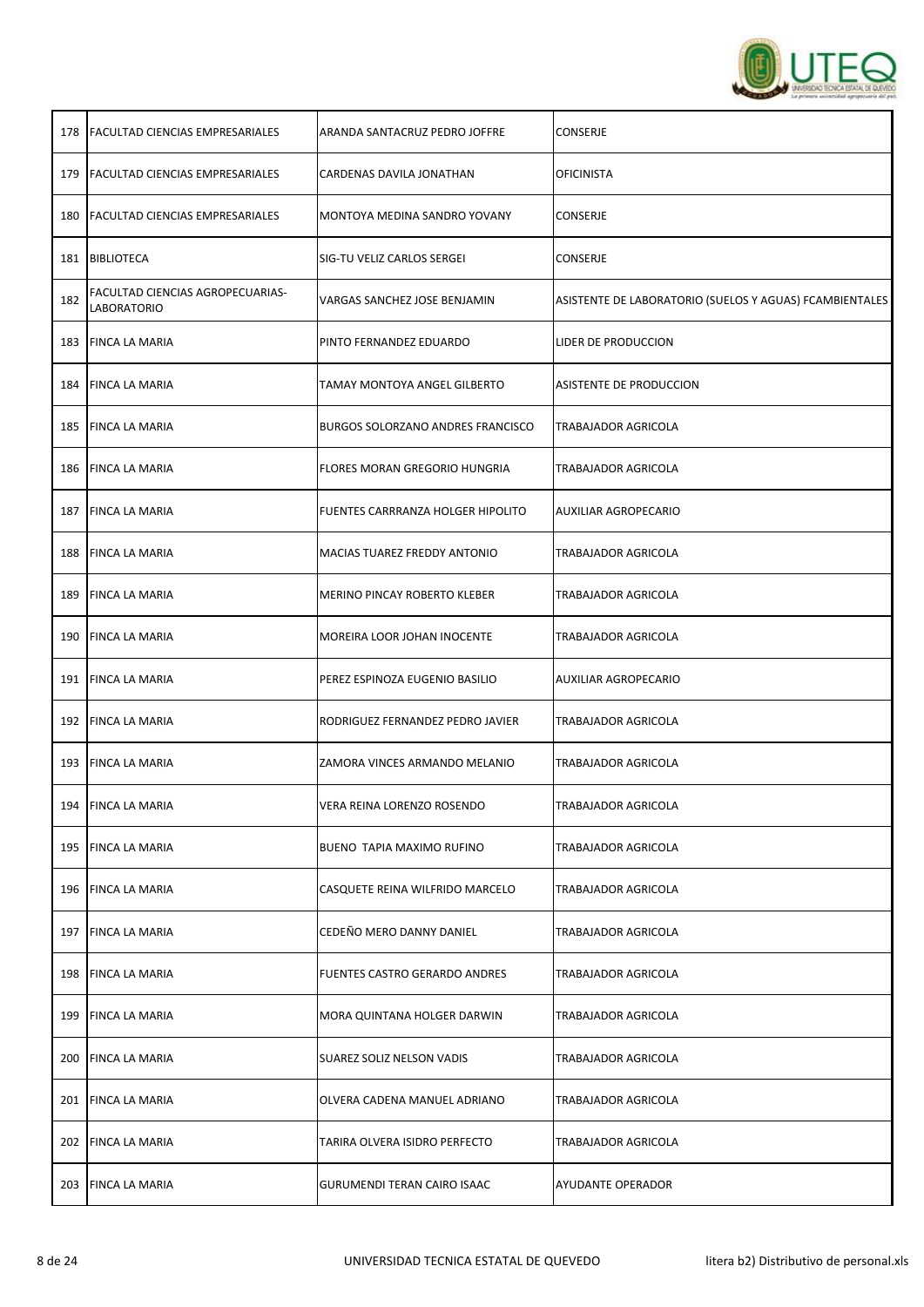

| 204 | <b>FINCA LA MARIA</b>                   | CALDERON BARRI PEDRO ANTONIO        | OPERADOR DE MAQUINARIA AGRICOLA                |
|-----|-----------------------------------------|-------------------------------------|------------------------------------------------|
| 205 | <b>FINCA LA REPRESA</b>                 | CASTRO CHAMORRO WILSON ENRIQUE      | TRABAJADOR AGRICOLA                            |
| 206 | FINCA LA REPRESA                        | MEZA OLVERA AGAPITO LEONIDAS        | TRABAJADOR AGRICOLA                            |
| 207 | <b>FINCA LA REPRESA</b>                 | <b>BUSTE MENDEZ JORGE FRANCISCO</b> | TRABAJADOR AGRICOLA                            |
| 208 | <b>FINCA LA REPRESA</b>                 | BRIONES MONTECE ISIDRO FRANCISCO    | TRABAJADOR AGRICOLA                            |
| 209 | <b>FINCA LA REPRESA</b>                 | VARGAS SOLIS JIMMY JOSE             | TRABAJADOR AGRICOLA                            |
| 210 | <b>DESARROLLO FISICO</b>                | ROBAYO MUÑOZ GERSSON PATRICIO       | LIDER DE DESARROLLO FISICO                     |
| 211 | DESARROLLO FISICO                       | SUAREZ TORRES ANDRES EMMANUEL       | ANALISTA DE DESARROLLO DE LA INFRAESTRUCTURA 2 |
| 212 | <b>DESARROLLO FISICO</b>                | MACIAS FARIAS LUISA ISABEL          | ANALISTA DE DESARROLLO DE LA INFRAESTRUCTURA 2 |
| 213 | <b>VINCULACION</b>                      | FARIAS VERGARA JENNY DOLORES        | PERSONAL DE APOYO 3 GRADO 3                    |
| 214 | VINCULACION                             | PALMA ALAVA PABLO ELVER             | TECNICO DE VINCULACION                         |
| 215 | VINCULACION                             | CRUZ ROSERO EDWIN WILMER            | <b>TECNICO DOCENTE</b>                         |
| 216 | <b>VINCULACION</b>                      | MACIAS VELIZ JOSE NOLBERTO          | <b>TECNICO DOCENTE</b>                         |
|     | 217   FACULTAD CIENCIAS AGROPECUARIAS   | ABASOLO PACHECO FERNANDO            | PROFESOR TITULAR AGREGADO NIVEL 1 GRADO 3      |
| 218 | <b>FACULTAD CIENCIAS AGROPECUARIAS</b>  | CAMPI ORTIZ WELLINGTON DAVID        | PROFESOR TITULAR PRINCIPAL                     |
| 219 | <b>FACULTAD CIENCIAS AGROPECUARIAS</b>  | CANCHIGNIA MARTINEZ HAYRON FABRICIO | PROFESOR TITULAR PRINCIPAL NIVEL 1 GRADO 6     |
| 220 | <b>FACULTAD CIENCIAS AGROPECUARIAS</b>  | CARRANZA CUSME SANTIAGO ROBERTO     | PROFESOR TITULAR PRINCIPAL                     |
| 221 | <b>IFACULTAD CIENCIAS AGROPECUARIAS</b> | <b>GAIBOR FERNANDEZ RAMIRO</b>      | PROFESOR TITULAR AGREGADO NIVEL 1 GRADO 3      |
|     | 222 FACULTAD CIENCIAS AGROPECUARIAS     | <b>GRANADOS RIVAS YANILA ESTHER</b> | PROFESOR TITULAR AGREGADO NIVEL 1 GRADO 3      |
| 223 | <b>FACULTAD CIENCIAS AGROPECUARIAS</b>  | MATA ANCHUNDIA DEYANIRA DIGNA       | PROFESOR TITULAR PRINCIPAL                     |
|     | 224   FACULTAD CIENCIAS AGROPECUARIAS   | PLAZA ZAMBRANO PAULA MARISOL        | PROFESOR TITULAR PRINCIPAL                     |
| 225 | <b>FACULTAD CIENCIAS AGROPECUARIAS</b>  | RAMOS MARTINEZ FLAVIO RAUL          | PROFESOR TITULAR PRINCIPAL                     |
|     | 226   FACULTAD CIENCIAS AGROPECUARIAS   | SAUCEDO AGUIAR SILVIA GICELA        | PROFESOR TITULAR PRINCIPAL                     |
| 227 | <b>FACULTAD CIENCIAS AGROPECUARIAS</b>  | SIMBA OCHOA LUIS FERNANDO           | PROFESOR TITULAR PRINCIPAL                     |
|     | 228   FACULTAD CIENCIAS AGROPECUARIAS   | BERMEO TOLEDO CESAR RAMIRO          | PROFESOR NO TITULAR-CONTRATADO                 |
| 229 | <b>FACULTAD CIENCIAS AGROPECUARIAS</b>  | BRAVO SALVATIERRA JEFFERSON XAVIER  | PROFESOR NO TITULAR-CONTRATADO                 |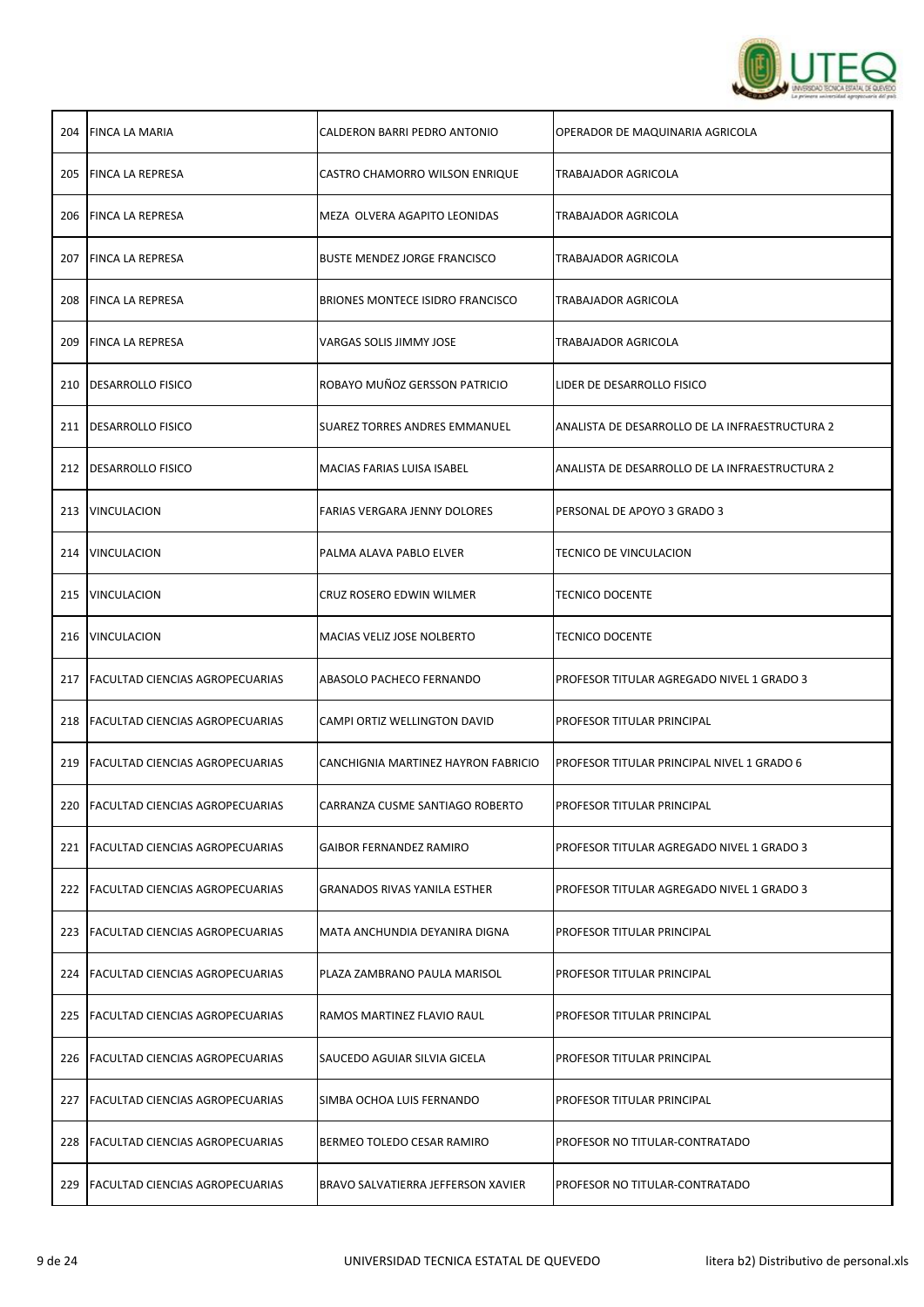

| 230 | <b>FACULTAD CIENCIAS AGROPECUARIAS</b> | EGUEZ ENRIQUEZ ERICK ALBERTO                                                | PROFESOR NO TITULAR-CONTRATADO                   |
|-----|----------------------------------------|-----------------------------------------------------------------------------|--------------------------------------------------|
|     | 231 FACULTAD CIENCIAS AGROPECUARIAS    | GUAMAN SARANGO VICTOR MANUEL                                                | PROFESOR NO TITULAR-CONTRATADO                   |
|     | 232 FACULTAD CIENCIAS AGROPECUARIAS    | HERRERA EGUEZ FAVIO EDUARDO                                                 | PROFESOR NO TITULAR-CONTRATADO                   |
|     | 233   FACULTAD CIENCIAS AGROPECUARIAS  | LLERENA RAMOS LUIS TARQUINO                                                 | PROFESOR NO TITULAR-CONTRATADO                   |
|     | 234   FACULTAD CIENCIAS AGROPECUARIAS  | MARIN CUEVAS CARMEN VICTORIA                                                | PROFESOR NO TITULAR-CONTRATADO                   |
|     | 235   FACULTAD CIENCIAS AGROPECUARIAS  | MENACE ALMEA MOISES ARTURO                                                  | PROFESOR NO TITULAR-CONTRATADO                   |
|     | 236   FACULTAD CIENCIAS AGROPECUARIAS  | ORRALA ICAZA MARTIN ITALO                                                   | PROFESOR NO TITULAR-CONTRATADO                   |
| 237 | FACULTAD CIENCIAS AGROPECUARIAS        | RAMOS CORRALES PABLO CESAR                                                  | PROFESOR NO TITULAR-CONTRATADO                   |
|     | 238   FACULTAD CIENCIAS AGROPECUARIAS  | RIVERO HERRADA MARISOL                                                      | PROFESOR NO TITULAR-CONTRATADO                   |
|     | 239 FACULTAD CIENCIAS AGROPECUARIAS    | SABANDO AVILA FREDDY AGUSTIN                                                | PROFESOR NO TITULAR-CONTRATADO                   |
|     | 240   FACULTAD CIENCIAS AGROPECUARIAS  | TRUJILLO REYES YAIMA                                                        | PROFESOR NO TITULAR-CONTRATADO                   |
| 241 | <b>FACULTAD CIENCIAS AGROPECUARIAS</b> | VERA AVILES DANIEL FEDERICO                                                 | PROFESOR NO TITULAR-CONTRATADO                   |
|     | 242 FACULTAD CIENCIAS AGROPECUARIAS    | CADME AREVALO MARIA LORENA                                                  | PROFESOR TITULAR AGREGADO NIVEL 1 GRADO 3        |
|     | 243   FACULTAD CIENCIAS AGROPECUARIAS  | BELEZACA PINARGOTE CARLOS                                                   | PROFESOR TITULAR AUXILIAR NIVEL 2 GRADO 2        |
|     | 244   FACULTAD CIENCIAS AGROPECUARIAS  | CONTRERAS MOSQUERA FRANCISCA<br>ETELVINA                                    | PROFESOR TITULAR AGREGADO NIVEL 1 GRADO 3        |
|     | 245   FACULTAD CIENCIAS AGROPECUARIAS  | CRESPO GUTIERREZ ROMMEL SANTIAGO                                            | PROFESOR TITULAR AGREGADO NIVEL 1 GRADO 3        |
|     | 246   FACULTAD CIENCIAS AGROPECUARIAS  | CARRANZA PATIÑO MERCEDES SUSANA                                             | PROFESOR TITULAR AGREGADO NIVEL 3 GRADO 5        |
| 247 | <b>FACULTAD CIENCIAS AGROPECUARIAS</b> | <b>FERRER SANCHEZ YARELYS</b>                                               | PROFESOR TITULAR AGREGADO NIVEL 1 GRADO 3        |
| 248 | <b>FACULTAD CIENCIAS AGROPECUARIAS</b> | GOMEZCOELLO ZUÑIGA HECTOR AVELINO                                           | PROFESOR TITULAR PRINCIPAL                       |
| 249 | <b>FACULTAD CIENCIAS AGROPECUARIAS</b> | MARTINEZ CHEVEZ MALENA (LICENCIA<br>S/SUELDO desde 17/04/2018 por estudios) | <b>PROFESOR TITULAR AUXILIAR NIVEL 1 GRADO 1</b> |
| 250 | <b>FACULTAD CIENCIAS AGROPECUARIAS</b> | MORANTE CARRIEL JAIME ALFREDO                                               | PROFESOR TITULAR PRINCIPAL NIVEL 1 GRADO 6       |
|     | 251   FACULTAD CIENCIAS AGROPECUARIAS  | MUÑOZ MARCILLO JOSE LUIS                                                    | PROFESOR TITULAR AGREGADO NIVEL 1 GRADO 3        |
|     | 252 FACULTAD CIENCIAS AGROPECUARIAS    | NIETO RODRIGUEZ JOSE ENRIQUE                                                | PROFESOR TITULAR PRINCIPAL NIVEL 1 GRADO 6       |
| 253 | <b>FACULTAD CIENCIAS AGROPECUARIAS</b> | SUATUNCE CUNUHAY JOSE PEDRO                                                 | PROFESOR TITULAR PRINCIPAL                       |
| 254 | <b>FACULTAD CIENCIAS AGROPECUARIAS</b> | TAY HING CAJAS CECILIA CAROLINA                                             | PROFESOR TITULAR AGREGADO NIVEL 1 GRADO 3        |
| 255 | <b>FACULTAD CIENCIAS AGROPECUARIAS</b> | TROYA ZAMBRANO MELCHOR FIDEL                                                | PROFESOR TITULAR PRINCIPAL                       |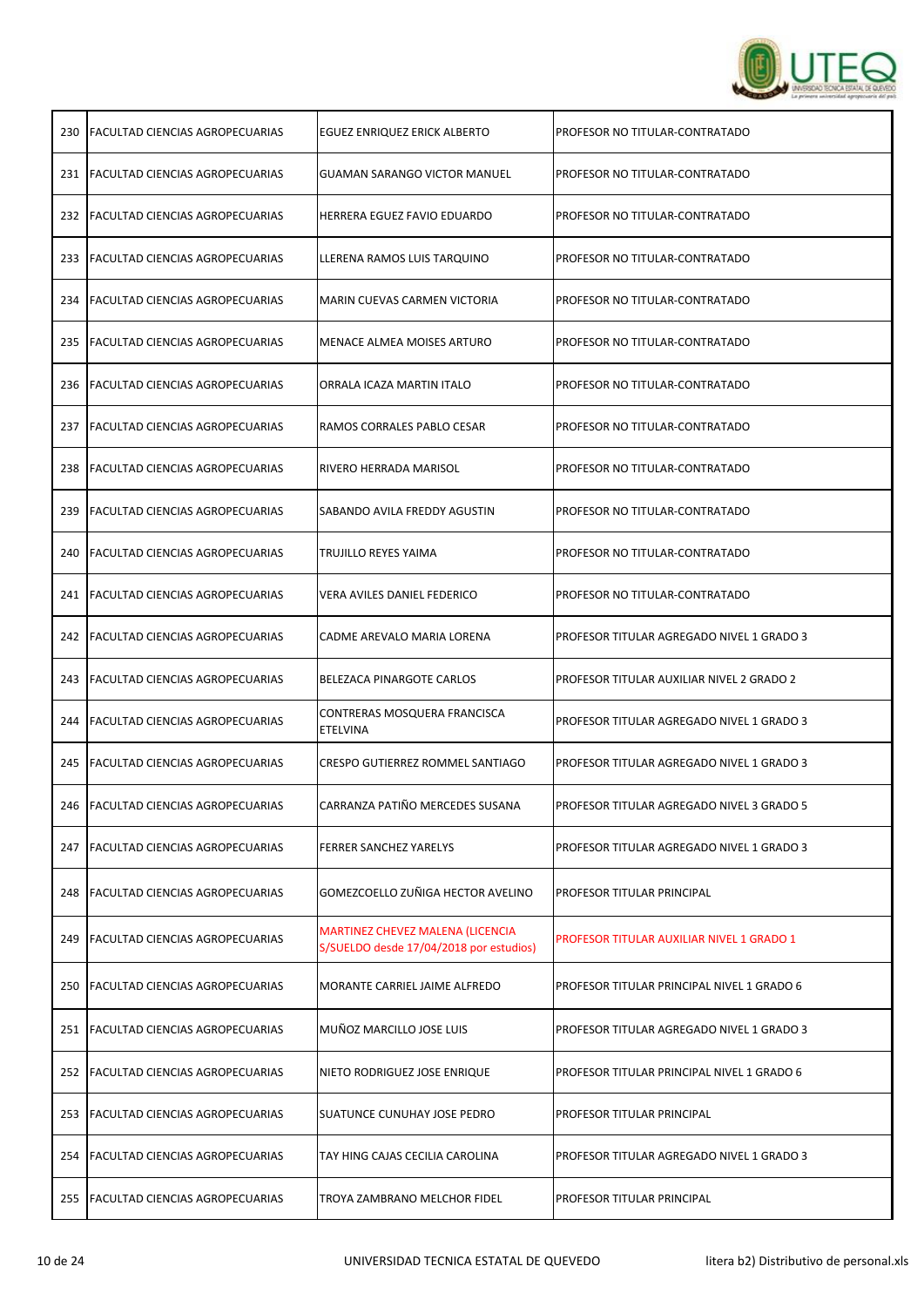

| 256 | <b>FACULTAD CIENCIAS AGROPECUARIAS</b>  | VLASSOVA LIDIA                         | PROFESOR TITULAR PRINCIPAL NIVEL 1 GRADO 6                                      |
|-----|-----------------------------------------|----------------------------------------|---------------------------------------------------------------------------------|
|     | 257   FACULTAD CIENCIAS AGROPECUARIAS   | VALVERDE MOREIRA HECTOR ENRIQUE        | PROFESOR TITULAR AGREGADO NIVEL 1 GRADO 3                                       |
|     | 258   FACULTAD CIENCIAS AGROPECUARIAS   | BETANCOURT LUDEÑA KAREN LISBETH        | PROFESOR NO TITULAR-CONTRATADO                                                  |
|     | 259   FACULTAD CIENCIAS AGROPECUARIAS   | BOSQUEZ MESTANZA ANGELITA LEONOR       | PROFESOR NO TITULAR-CONTRATADO                                                  |
| 260 | <b>FACULTAD CIENCIAS AGROPECUARIAS</b>  | BRIONES ZAMBRANO MARIUXY ESTEFANIA     | PROFESOR NO TITULAR-CONTRATADO                                                  |
| 261 | FACULTAD CIENCIAS AGROPECUARIAS         | CERVANTES MOLINA XIMENA PAOLA          | PROFESOR NO TITULAR-CONTRATADO                                                  |
|     | 262   FACULTAD CIENCIAS AGROPECUARIAS   | CRUZ ROSERO NICOLAS JAVIER             | PROFESOR NO TITULAR-CONTRATADO                                                  |
|     | 263   FACULTAD CIENCIAS AGROPECUARIAS   | GALEAS ARBOLEDA GABRIELA JACQUELIN     | PROFESOR NO TITULAR-CONTRATADO                                                  |
|     | 264   FACULTAD CIENCIAS AGROPECUARIAS   | <b>GARCIA COX WALTER OSCAR</b>         | PROFESOR NO TITULAR-CONTRATADO                                                  |
|     | 265   FACULTAD CIENCIAS AGROPECUARIAS   | GUERRERO CHUEZ NORMA MARIA             | PROFESOR NO TITULAR-CONTRATADO                                                  |
|     | 266   FACULTAD CIENCIAS AGROPECUARIAS   | <b>GUTIERREZ LARA VICTOR EDUARDO</b>   | PROFESOR NO TITULAR-CONTRATADO                                                  |
|     | 267   FACULTAD CIENCIAS AGROPECUARIAS   | JIMENEZ ROMERO EDWIN MIGUEL            | PROFESOR NO TITULAR-CONTRATADO                                                  |
|     | 268   FACULTAD CIENCIAS AGROPECUARIAS   | LOPEZ GARCES MONICA PAOLA              | PROFESOR NO TITULAR-CONTRATADO                                                  |
|     | 269   FACULTAD CIENCIAS AGROPECUARIAS   | LOPEZ TOBAR ROLANDO MANUEL             | COORDINADOR DE LA CARRERA INGENIERÍA<br>FORESTAL/PROFESOR NO TITULAR-CONTRATADO |
|     | 270   FACULTAD CIENCIAS AGROPECUARIAS   | MEZA BONE FABRICIO FABIAN              | PROFESOR NO TITULAR-CONTRATADO                                                  |
|     | 271   FACULTAD CIENCIAS AGROPECUARIAS   | MONTILLA LOPEZ YOMBER JOSE             | PROFESOR NO TITULAR-CONTRATADO                                                  |
|     | 272   FACULTAD CIENCIAS AGROPECUARIAS   | MORALES INGUILLAY PEDRO FERNANDO       | PROFESOR NO TITULAR-CONTRATADO                                                  |
|     | 273 FACULTAD CIENCIAS AGROPECUARIAS     | <b>MORALES RODRIGUEZ WISTON JAVIER</b> | PROFESOR NO TITULAR-CONTRATADO                                                  |
| 274 | <b>IFACULTAD CIENCIAS AGROPECUARIAS</b> | NIETO CAÑARTE CARLOS ALBERTO           | PROFESOR NO TITULAR-CONTRATADO                                                  |
| 275 | <b>FACULTAD CIENCIAS AGROPECUARIAS</b>  | PAZMIÑO RODRIGUEZ JULIO CESAR          | PROFESOR NO TITULAR-CONTRATADO                                                  |
|     | 276   FACULTAD CIENCIAS AGROPECUARIAS   | PRIETO BENAVIDES OSCAR OSWALDO         | PROFESOR NO TITULAR-CONTRATADO                                                  |
| 277 | FACULTAD CIENCIAS AGROPECUARIAS         | RACINES MACIAS RUTH                    | PROFESOR NO TITULAR-CONTRATADO                                                  |
|     | 278   FACULTAD CIENCIAS AGROPECUARIAS   | SINCHI RIVAS CARMEN ALEXANDRA          | PROFESOR NO TITULAR-CONTRATADO                                                  |
| 279 | <b>FACULTAD CIENCIAS AGROPECUARIAS</b>  | SOLANO APUNTES EDISON HIDALGO          | PROFESOR NO TITULAR-CONTRATADO                                                  |
| 280 | FACULTAD CIENCIAS AGROPECUARIAS         | URDANIGO ZAMBRANO JUAN PABLO           | PROFESOR NO TITULAR-CONTRATADO                                                  |
|     | 281   FACULTAD CIENCIAS AGROPECUARIAS   | YEPEZ ROSADO ANGEL JOEL                | PROFESOR NO TITULAR-CONTRATADO                                                  |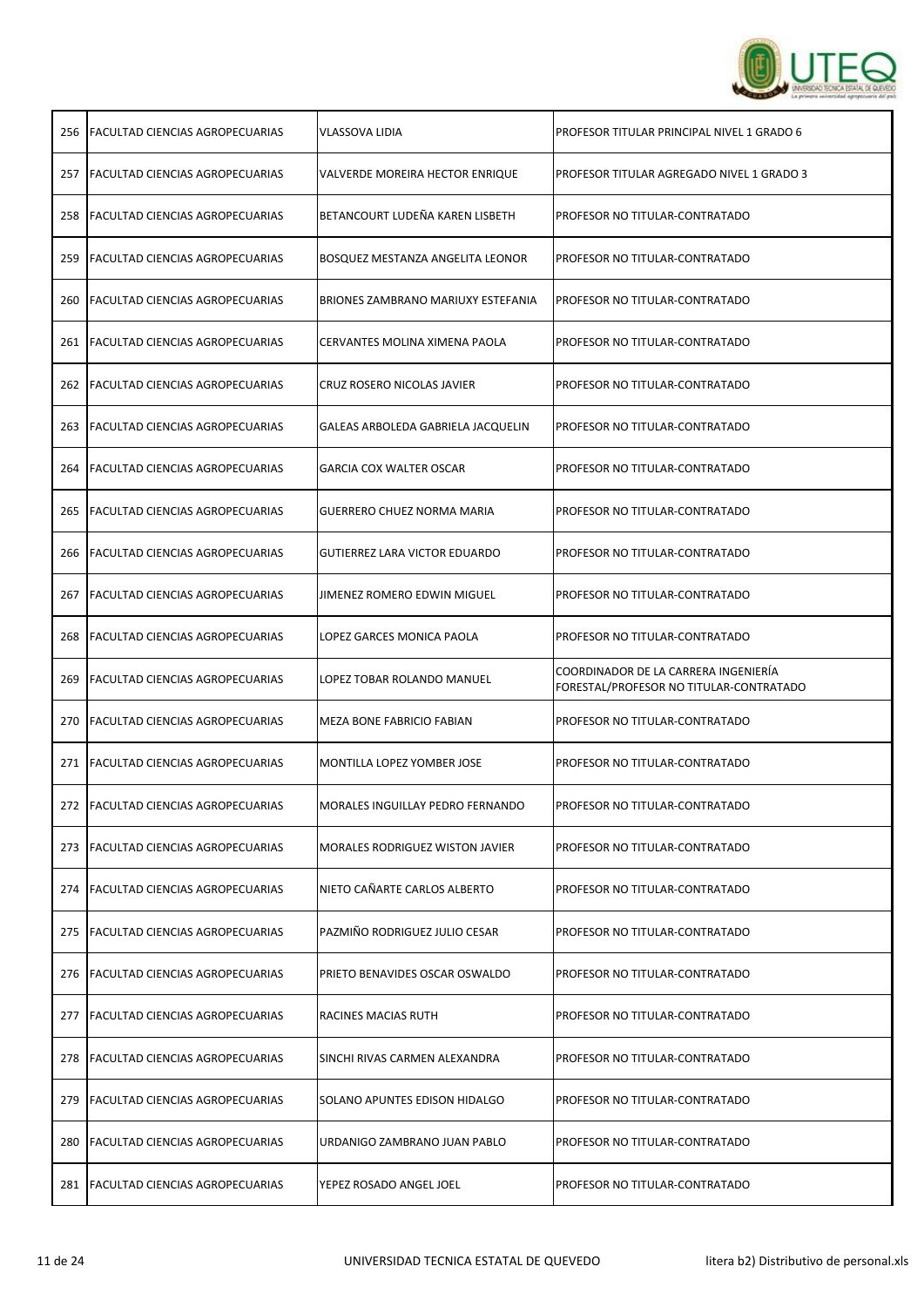

| 282 | FACULTAD CIENCIAS DE LA INGENIERÍA        | ARAGUNDI VELARDE JEFFERSON GUSTAVO                                     | PROFESOR TITULAR AGREGADO NIVEL 1 GRADO 3                                     |
|-----|-------------------------------------------|------------------------------------------------------------------------|-------------------------------------------------------------------------------|
| 283 | <b>FACULTAD CIENCIAS DE LA INGENIERÍA</b> | FON FAY VASQUEZ FLOR MARINA                                            | PROFESOR TITULAR PRINCIPAL                                                    |
| 284 | FACULTAD CIENCIAS DE LA INGENIERÍA        | CABRERA VARGAS SEGUNDO ARTURO                                          | PROFESOR TITULAR PRINCIPAL                                                    |
|     | 285 FACULTAD CIENCIAS DE LA INGENIERÍA    | CEVALLOS MUÑOZ OMAR ARTURO                                             | PROFESOR TITULAR PRINCIPAL                                                    |
|     | 286 FACULTAD CIENCIAS DE LA INGENIERÍA    | DIAZ MACIAS EFRAIN EVARISTO                                            | PROFESOR TITULAR PRINCIPAL                                                    |
|     | 287 FACULTAD CIENCIAS DE LA INGENIERÍA    | ERAZO MORETA ORLANDO RANIRO                                            | PROFESOR TITULAR AGREGADO NIVEL 1 GRADO 3                                     |
|     | 288 FACULTAD CIENCIAS DE LA INGENIERÍA    | <b>GUERRERO ULLOA GLEISTON CICERON</b>                                 | PROFESOR TITULAR AUXILIAR NIVEL 1 GRADO 1                                     |
|     | 289 FACULTAD CIENCIAS DE LA INGENIERÍA    | INTRIAGO ZAMORA PEDRO NAPOLEON                                         | PROFESOR TITULAR AGREGADO NIVEL 1 GRADO 3                                     |
|     | 290 FACULTAD CIENCIAS DE LA INGENIERÍA    | JARAMILLO CHUQUI IVAN FREDDY                                           | PROFESOR TITULAR PRINCIPAL                                                    |
|     | 291 FACULTAD CIENCIAS DE LA INGENIERÍA    | LLERENA GUEVARA LUCRECIA ALEJANDRINA<br>(licencia sin sueldo estudios) | PROFESOR TITULAR AUXILIAR NIVEL 1 GRADO 1                                     |
|     | 292 FACULTAD CIENCIAS DE LA INGENIERÍA    | MARQUEZ DE LA PLATA MONTIEL CARLOS<br><b>VICENTE</b>                   | PROFESOR TITULAR PRINCIPAL                                                    |
| 293 | FACULTAD CIENCIAS DE LA INGENIERÍA        | MEDINA MOREIRA DUBER SEGUNDO                                           | PROFESOR TITULAR PRINCIPAL                                                    |
|     | 294 FACULTAD CIENCIAS DE LA INGENIERÍA    | MERA CHINGA LUIS ENRIQUE                                               | PROFESOR TITULAR AGREGADO NIVEL 1 GRADO 3                                     |
|     | 295   FACULTAD CIENCIAS DE LA INGENIERÍA  | <b>MEDINA VILLACIS MARLENE</b>                                         | PROFESOR TITULAR AGREGADO NIVEL 1 GRADO 3                                     |
|     | 296 FACULTAD CIENCIAS DE LA INGENIERÍA    | MORA SECAIRA JANETH INES                                               | PROFESOR TITULAR AGREGADO NIVEL 2 GRADO 4                                     |
| 297 | <b>FACULTAD CIENCIAS DE LA INGENIERÍA</b> | BAJAÑA MENDIETA INES DE LA LUZ                                         | PROFESOR TITULAR                                                              |
|     | 298 FACULTAD CIENCIAS DE LA INGENIERÍA    |                                                                        | MOREIRA MENENDEZ MERCEDES CLEOPATRA PROFESOR TITULAR AGREGADO NIVEL 1 GRADO 3 |
| 299 | FACULTAD CIENCIAS DE LA INGENIERÍA        | NEIRA MOSQUERA JUAN ALEJANDRO                                          | PROFESOR TITULAR AGREGADO NIVEL 3 GRADO 5                                     |
|     | 300 FACULTAD CIENCIAS DE LA INGENIERÍA    | RAMIREZ CHAVEZ ELICEO                                                  | PROFESOR TITULAR AUXILIAR NIVEL 1 GRADO 1                                     |
| 301 | FACULTAD CIENCIAS DE LA INGENIERÍA        | TORRES BOLAÑOS MARJORI TAHIMY<br>MARGARITA                             | PROFESOR TITULAR AUXILIAR NIVEL 1 GRADO 1                                     |
| 302 | <b>FACULTAD CIENCIAS DE LA INGENIERÍA</b> | <b>VELIZ AGUILAR MARISOL BETTY</b>                                     | PROFESOR TITULAR PRINCIPAL                                                    |
| 303 | FACULTAD CIENCIAS DE LA INGENIERÍA        | VICUÑA PINO ARIOSTO EUGENIO                                            | PROFESOR TITULAR AGREGADO NIVEL 1 GRADO 3                                     |
| 304 | FACULTAD CIENCIAS DE LA INGENIERÍA        | OSORIO SANCHEZ ANA VERONICA                                            | PROFESOR TITULAR AGREGADO NIVEL 1 GRADO 3                                     |
| 305 | <b>FACULTAD CIENCIAS DE LA INGENIERÍA</b> | ACOSTA MANOSALVAS JORGE JAVIER                                         | PROFESOR NO TITULAR-CONTRATADO                                                |
|     | 306   FACULTAD CIENCIAS DE LA INGENIERÍA  | AGUILERA VIDAL HENRY NELSON                                            | PROFESOR NO TITULAR-CONTRATADO                                                |
|     | 307   FACULTAD CIENCIAS DE LA INGENIERÍA  | AGUIRRE PEREZ GIOJAN RICARDO                                           | PROFESOR NO TITULAR-CONTRATADO                                                |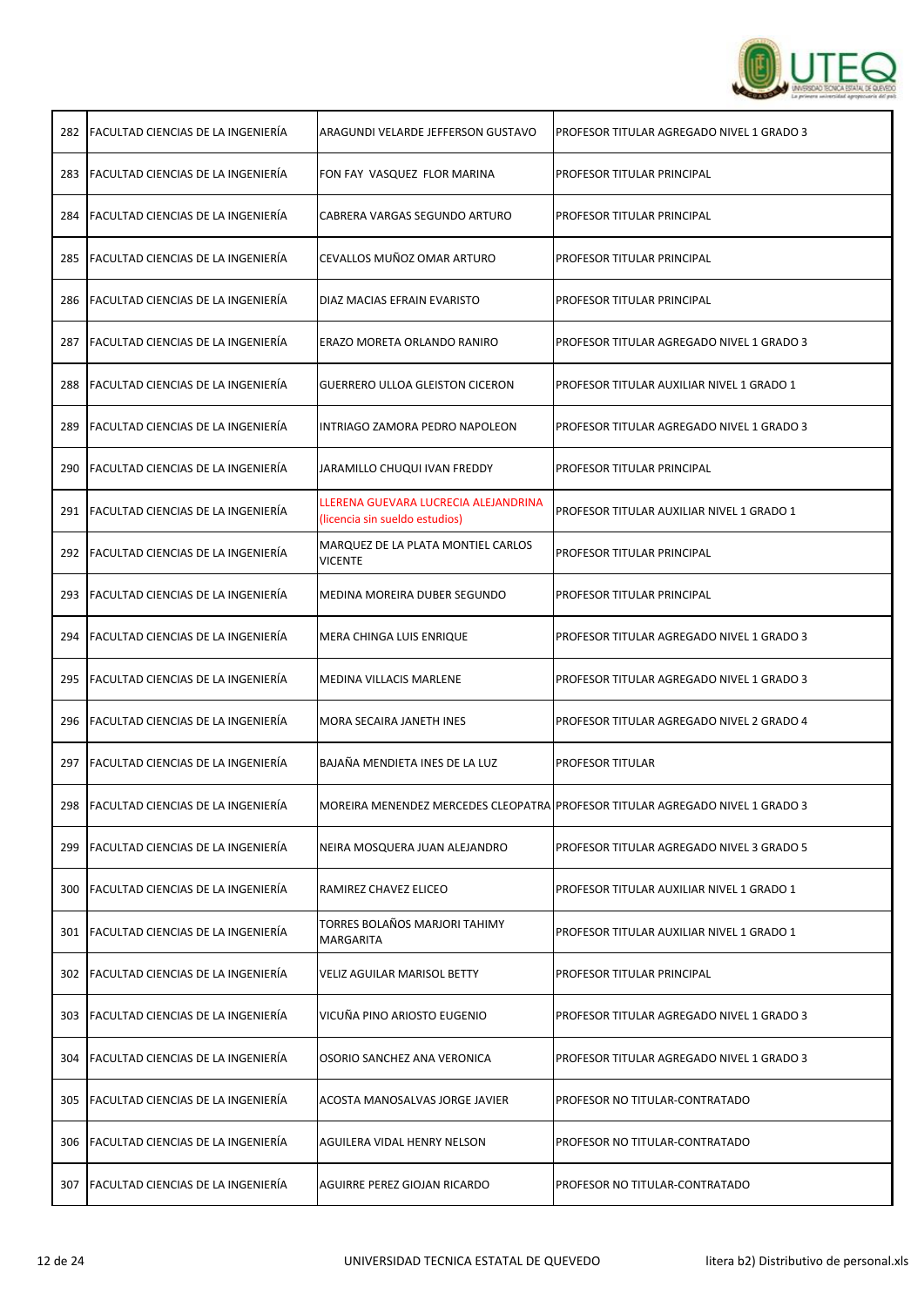

| 308 | <b>FACULTAD CIENCIAS DE LA INGENIERÍA</b> | ALDERETE RENDON ABELARDO JERONIMO     | PROFESOR NO TITULAR-CONTRATADO |
|-----|-------------------------------------------|---------------------------------------|--------------------------------|
| 309 | <b>FACULTAD CIENCIAS DE LA INGENIERÍA</b> | AMAYA JARAMILLO CARLOS DAVID          | PROFESOR NO TITULAR-CONTRATADO |
|     | 310 FACULTAD CIENCIAS DE LA INGENIERÍA    | ARELLANO ORTIZ GABRIEL ALEJANDRO      | PROFESOR NO TITULAR-CONTRATADO |
|     | 311 FACULTAD CIENCIAS DE LA INGENIERÍA    | BAÑOS COELLO MARIA BELEN              | PROFESOR NO TITULAR-CONTRATADO |
|     | 312   FACULTAD CIENCIAS DE LA INGENIERÍA  | BARROS ENRIQUEZ JOSE DAVID            | PROFESOR NO TITULAR-CONTRATADO |
|     | 313   FACULTAD CIENCIAS DE LA INGENIERÍA  | BAYAS ZAMORA ABRAHAM ADALBERTO        | PROFESOR NO TITULAR-CONTRATADO |
|     | 314 FACULTAD CIENCIAS DE LA INGENIERÍA    | BENITEZ NAVARRETE PAOLA MARIBEL       | PROFESOR NO TITULAR-CONTRATADO |
|     | 315 FACULTAD CIENCIAS DE LA INGENIERÍA    | BERNAL GUTIERREZ AZUCENA ELIZABETH    | PROFESOR NO TITULAR-CONTRATADO |
|     | 316   FACULTAD CIENCIAS DE LA INGENIERÍA  | <b>BUSTILLOS MOLINA IRENE TERESA</b>  | PROFESOR NO TITULAR-CONTRATADO |
|     | 317   FACULTAD CIENCIAS DE LA INGENIERÍA  | CAN SING CHOLOTA CELSA CELINDA        | PROFESOR NO TITULAR-CONTRATADO |
|     | 318   FACULTAD CIENCIAS DE LA INGENIERÍA  | CEDEÑO BARZOLA JIMMY ALDRIN           | PROFESOR NO TITULAR-CONTRATADO |
| 319 | FACULTAD CIENCIAS DE LA INGENIERÍA        | CORTEZ ESPINOZA ANDREA CRISTINA       | PROFESOR NO TITULAR-CONTRATADO |
|     | 320 FACULTAD CIENCIAS DE LA INGENIERÍA    | EGAS ASTUDILLO LUIS ALBERTO           | PROFESOR NO TITULAR-CONTRATADO |
|     | 321 FACULTAD CIENCIAS DE LA INGENIERÍA    | FIALLOS BARRIONUEVO ALEX ROSENDO      | PROFESOR NO TITULAR-CONTRATADO |
|     | 322 FACULTAD CIENCIAS DE LA INGENIERÍA    | GARCIA SAQUICELA MARCELO RODRIGO      | PROFESOR NO TITULAR-CONTRATADO |
|     | 323 FACULTAD CIENCIAS DE LA INGENIERÍA    | GRIJALVA CAMPANA EDWIN RAUL           | PROFESOR NO TITULAR-CONTRATADO |
|     | 324   FACULTAD CIENCIAS DE LA INGENIERIA  | GUAPI ALAVA GINA MARIUXI              | PROFESOR NO TITULAR-CONTRATADO |
| 325 | FACULTAD CIENCIAS DE LA INGENIERÍA        | GUERRA MOREIRA LUIS FERNANDO          | PROFESOR NO TITULAR-CONTRATADO |
|     | 326   FACULTAD CIENCIAS DE LA INGENIERÍA  | <b>GUERRERO GOYES KENYA ANMARIT</b>   | PROFESOR NO TITULAR-CONTRATADO |
|     | 327 FACULTAD CIENCIAS DE LA INGENIERÍA    | <b>GUEVARA TORRES PAMELA VICTORIA</b> | PROFESOR NO TITULAR-CONTRATADO |
|     | 328 FACULTAD CIENCIAS DE LA INGENIERÍA    | INTRIAGO RODRIGUEZ DIEGO FERNANDO     | PROFESOR NO TITULAR-CONTRATADO |
|     | 329 FACULTAD CIENCIAS DE LA INGENIERÍA    | JACOME ALARCON LUIS FERNANDO          | PROFESOR NO TITULAR-CONTRATADO |
| 330 | <b>FACULTAD CIENCIAS DE LA INGENIERÍA</b> | JACOME VELEZ WALTER JOFFRED           | PROFESOR NO TITULAR-CONTRATADO |
|     | 331   FACULTAD CIENCIAS DE LA INGENIERÍA  | LAVERDE ALBARRACIN CRISTIAN SAMUEL    | PROFESOR NO TITULAR-CONTRATADO |
|     | 332   FACULTAD CIENCIAS DE LA INGENIERÍA  | LEON GANCHOZO MANUEL UBALDO           | PROFESOR NO TITULAR-CONTRATADO |
|     | 333 FACULTAD CIENCIAS DE LA INGENIERÍA    | MANCHENO PADILLA EDISON MARCELO       | PROFESOR NO TITULAR-CONTRATADO |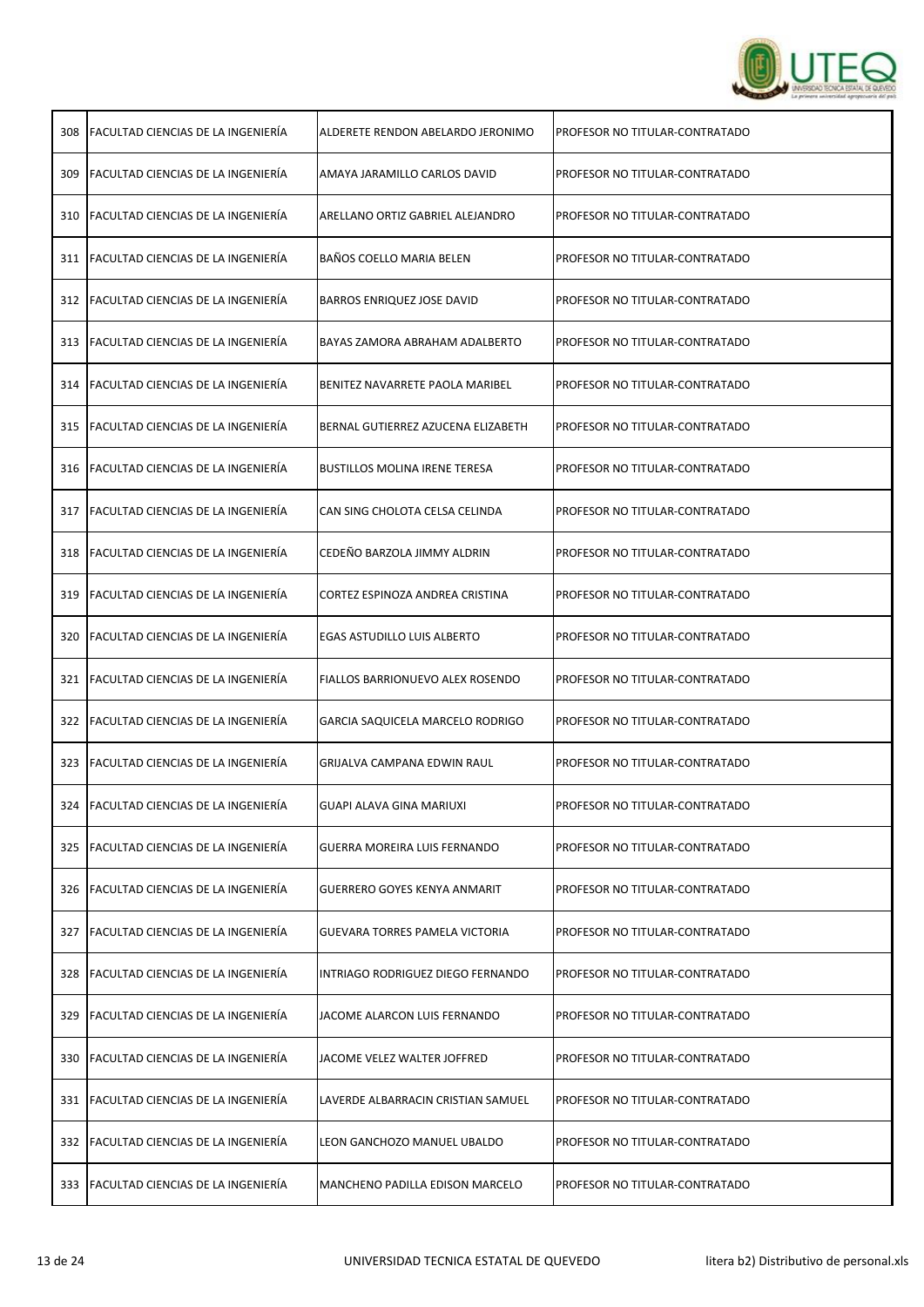

| 334 | <b>FACULTAD CIENCIAS DE LA INGENIERÍA</b> | MARTINEZ HERNANDEZ ALINA             | PROFESOR NO TITULAR-CONTRATADO |
|-----|-------------------------------------------|--------------------------------------|--------------------------------|
| 335 | <b>FACULTAD CIENCIAS DE LA INGENIERÍA</b> | <b>MARTINEZ PORRO EUDES</b>          | PROFESOR NO TITULAR-CONTRATADO |
|     | 336   FACULTAD CIENCIAS DE LA INGENIERÍA  | MENDIETA BENAVIDES WILLIAM FRANCISCO | PROFESOR NO TITULAR-CONTRATADO |
| 337 | FACULTAD CIENCIAS DE LA INGENIERÍA        | MOREIRA MACIAS ROBERT WILLIAM        | PROFESOR NO TITULAR-CONTRATADO |
| 338 | <b>FACULTAD CIENCIAS DE LA INGENIERÍA</b> | NASIMBA MEDINA VICTOR FERNANDO       | PROFESOR NO TITULAR-CONTRATADO |
| 339 | <b>FACULTAD CIENCIAS DE LA INGENIERÍA</b> | NAVARRETE GOMEZ ROGELIO MANUEL       | PROFESOR NO TITULAR-CONTRATADO |
|     | 340 FACULTAD CIENCIAS DE LA INGENIERÍA    | ORTEGA ACOSTA JUAN CARLOS ENRIQUE    | PROFESOR NO TITULAR-CONTRATADO |
| 341 | <b>FACULTAD CIENCIAS DE LA INGENIERÍA</b> | ORTEGA TAPIA IRMA GARDENIA           | PROFESOR NO TITULAR-CONTRATADO |
|     | 342   FACULTAD CIENCIAS DE LA INGENIERÍA  | ORTIZ GONZALEZ YADYRA MONSERRATH     | PROFESOR NO TITULAR-CONTRATADO |
| 343 | FACULTAD CIENCIAS DE LA INGENIERÍA        | ORTIZ LOZADA ELIZABETH AUXILIADORA   | PROFESOR NO TITULAR-CONTRATADO |
|     | 344   FACULTAD CIENCIAS DE LA INGENIERÍA  | PEÑA BANEGAS DIEGO PATRICIO          | PROFESOR NO TITULAR-CONTRATADO |
| 345 | FACULTAD CIENCIAS DE LA INGENIERÍA        | PEREZ CRUZ ISABEL CRISTINA           | PROFESOR NO TITULAR-CONTRATADO |
| 346 | <b>FACULTAD CIENCIAS DE LA INGENIERÍA</b> | PEREZ TOAPANTA ADRIANO EFRAIN        | PROFESOR NO TITULAR-CONTRATADO |
| 347 | <b>FACULTAD CIENCIAS DE LA INGENIERÍA</b> | PISCO VANEGAS JUAN CARLOS            | PROFESOR NO TITULAR-CONTRATADO |
| 348 | <b>FACULTAD CIENCIAS DE LA INGENIERÍA</b> | PORTILLA OLVERA GILBERTO ELIAS       | PROFESOR NO TITULAR-CONTRATADO |
| 349 | FACULTAD CIENCIAS DE LA INGENIERÍA        | PUNINA GUERRERO DIEGO JAVIER         | PROFESOR NO TITULAR-CONTRATADO |
|     | 350 FACULTAD CIENCIAS DE LA INGENIERÍA    | PURIS CACERES AMILKAR YUDIER         | PROFESOR NO TITULAR-CONTRATADO |
| 351 | <b>FACULTAD CIENCIAS DE LA INGENIERÍA</b> | REINOSO BAQUE IVAN MANUEL            | PROFESOR NO TITULAR-CONTRATADO |
|     | 352 FACULTAD CIENCIAS DE LA INGENIERÍA    | RIVAS SIERRA DANNY ALEXANDER         | PROFESOR NO TITULAR-CONTRATADO |
| 353 | <b>FACULTAD CIENCIAS DE LA INGENIERÍA</b> | ROA BRAVO CARLOS ALFONSO             | PROFESOR NO TITULAR-CONTRATADO |
| 354 | <b>FACULTAD CIENCIAS DE LA INGENIERÍA</b> | ROJAS URIBE LOGUARD SMITH            | PROFESOR NO TITULAR-CONTRATADO |
| 355 | <b>FACULTAD CIENCIAS DE LA INGENIERÍA</b> | RUANO HERRERIA ERNESTO JAVIER        | PROFESOR NO TITULAR-CONTRATADO |
| 356 | <b>FACULTAD CIENCIAS DE LA INGENIERÍA</b> | SAA SALTOS JORGE WILSON              | PROFESOR NO TITULAR-CONTRATADO |
| 357 | <b>FACULTAD CIENCIAS DE LA INGENIERÍA</b> | SALAZAR LOOR RODGER BENJAMIN         | PROFESOR NO TITULAR-CONTRATADO |
| 358 | FACULTAD CIENCIAS DE LA INGENIERÍA        | SALINAS BUESTAN NESTOR RAFAEL        | PROFESOR NO TITULAR-CONTRATADO |
|     | 359 FACULTAD CIENCIAS DE LA INGENIERÍA    | SAMANIEGO MENA EDUARDO AMABLE        | PROFESOR NO TITULAR-CONTRATADO |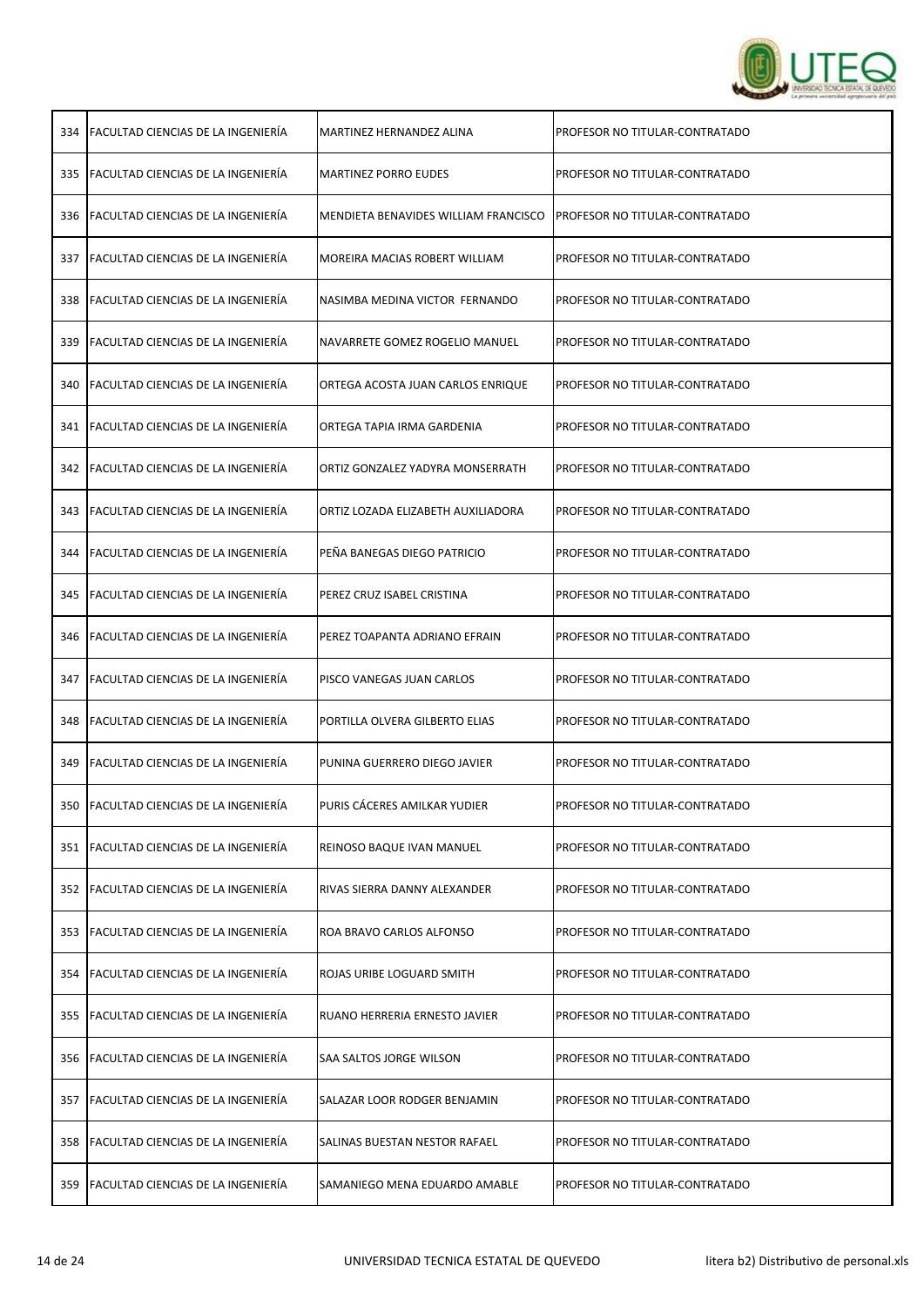

| 360 | <b>FACULTAD CIENCIAS DE LA INGENIERÍA</b> | SIMANCAS VARGAS JEAN CARLOS                     | PROFESOR NO TITULAR-CONTRATADO                                                                                |
|-----|-------------------------------------------|-------------------------------------------------|---------------------------------------------------------------------------------------------------------------|
|     | 361 FACULTAD CIENCIAS DE LA INGENIERÍA    | SOCASI GUALOTUÑA MIGUEL SANTIAGO                | PROFESOR NO TITULAR-CONTRATADO                                                                                |
|     | 362 FACULTAD CIENCIAS DE LA INGENIERÍA    | <b>SOLIS BARROS TITO RIGOBERTO</b>              | PROFESOR NO TITULAR-CONTRATADO                                                                                |
|     | 363 FACULTAD CIENCIAS DE LA INGENIERÍA    | TOPA CHUQUITARCO CRISTIAN                       | PROFESOR NO TITULAR-CONTRATADO                                                                                |
|     | 364   FACULTAD CIENCIAS DE LA INGENIERÍA  | TORRES QUIJIJE ANGEL IVAN                       | PROFESOR NO TITULAR-CONTRATADO                                                                                |
|     | 365   FACULTAD CIENCIAS DE LA INGENIERÍA  | <b>TORRES TORRES RUTH ISABEL</b>                | PROFESOR NO TITULAR-CONTRATADO                                                                                |
|     | 366 FACULTAD CIENCIAS DE LA INGENIERÍA    | TUBAY VERGARA JOSE LUIS                         | PROFESOR NO TITULAR-CONTRATADO                                                                                |
| 367 | FACULTAD CIENCIAS DE LA INGENIERÍA        | VALENCIA RODRIGUEZ EDGAR GABRIEL                | PROFESOR NO TITULAR-CONTRATADO                                                                                |
|     | 368   FACULTAD CIENCIAS DE LA INGENIERÍA  | VENET MUÑOZ REGINA                              | PROFESOR NO TITULAR-CONTRATADO                                                                                |
| 369 | FACULTAD CIENCIAS DE LA INGENIERÍA        | VIERA CARCACHE OSMAR                            | PROFESOR NO TITULAR-CONTRATADO                                                                                |
|     | 370 FACULTAD CIENCIAS DE LA INGENIERÍA    | VILLAFUERTE LOPEZ MILTON IVAN                   | PROFESOR NO TITULAR-CONTRATADO                                                                                |
| 371 | FACULTAD CIENCIAS DE LA INGENIERÍA        | VILLARROEL BASTIDAS JOSE VICENTE                | PROFESOR NO TITULAR-CONTRATADO                                                                                |
|     | 372 FACULTAD CIENCIAS DE LA INGENIERÍA    | VINCES LLAGUNO LEONARDO SANTIAGO                | PROFESOR NO TITULAR-CONTRATADO                                                                                |
|     | 373 FACULTAD CIENCIAS DE LA INGENIERÍA    | ZAMBRANO MUÑOZ DENISSE MARGOTH                  | PROFESOR NO TITULAR-CONTRATADO                                                                                |
|     | 374   FACULTAD CIENCIAS DE LA INGENIERÍA  | ROSERO ROJAS JAIME AMADO                        | PROFESOR NO TITULAR-CONTRATADO                                                                                |
|     | 375 FACULTAD CIENCIAS DE LA INGENIERÍA    | PROAÑO MOLINA PAOLA MARIELA                     | PROFESOR NO TITULAR-CONTRATADO                                                                                |
| 376 | <b>FACULTAD CIENCIAS DE LA INGENIERÍA</b> | ZAPATA HIDALGO DANIEL ROBERTO                   | PROFESOR NO TITULAR-CONTRATADO                                                                                |
| 377 | FACULTAD CIENCIAS DE LA INGENIERÍA        | ESPINOZA ORTEGA HERNAN SANTIAGO                 | PROFESOR NO TITULAR-CONTRATADO                                                                                |
| 378 | <b>FACULTAD CIENCIAS DE LA INGENIERÍA</b> | ZAMBRANO VEGA CRISTIAN GABRIEL                  | COORDINADOR DE LA CARRERA ING. SISTEMAS, ING.EN DISEÑO<br>GRÁFICO Y MULTIMEDIA/PROFESOR NO TITULAR-CONTRATADO |
| 379 | FACULTAD CIENCIAS DE LA INGENIERÍA        | ZAMORA HERNANDEZ YUSIMIT KARINA                 | PROFESOR NO TITULAR-CONTRATADO                                                                                |
| 380 | <b>FACULTAD CIENCIAS DE LA INGENIERÍA</b> | ZHUMA MERA EMILIO RODRIGO                       | COORDINADOR DE LA CARRERA INGENIERÍA EN<br>TELEMÁTICA/PROFESOR NO TITULAR-CONTRATADO                          |
| 381 | <b>FACULTAD CIENCIAS EMPRESARIALES</b>    | AGUIRRE VALVERDE DENNIS GUILLERMO               | PROFESOR TITULAR PRINCIPAL                                                                                    |
|     | 382   FACULTAD CIENCIAS EMPRESARIALES     | ANGAMARCA IZQUIERDO GUILLERMO<br><b>REMIGIO</b> | PROFESOR TITULAR PRINCIPAL                                                                                    |
|     | 383   FACULTAD CIENCIAS EMPRESARIALES     | AREVALO BRIONES KARINA PATRICIA                 | PROFESOR TITULAR AGREGADO NIVEL 1 GRADO 3                                                                     |
|     | 384   FACULTAD CIENCIAS EMPRESARIALES     | YEPEZ YANEZ ANGEL BOLIVAR                       | PROFESOR TITULAR PRINCIPAL ESCALAFON PREVIO                                                                   |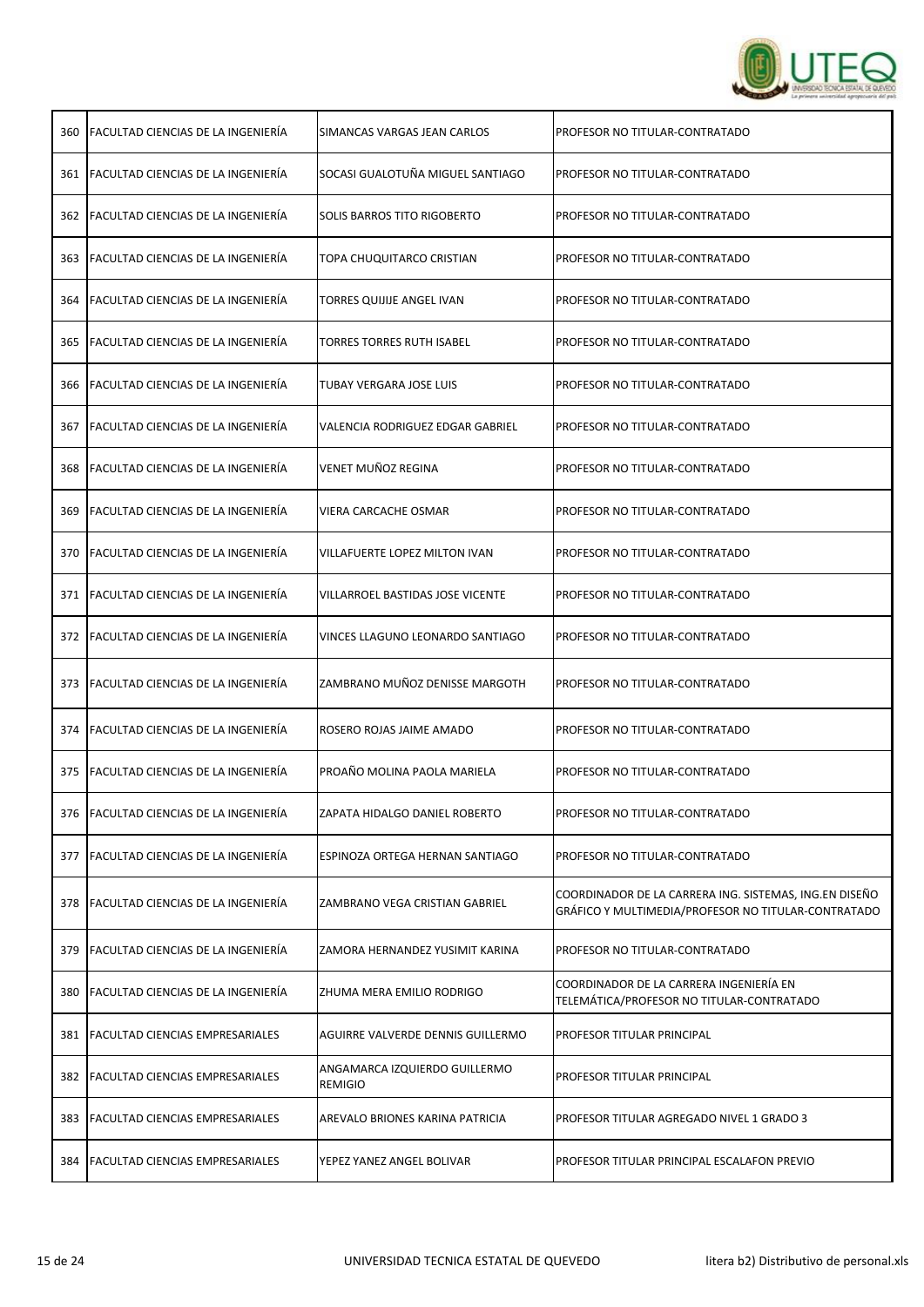

| 385 | <b>FACULTAD CIENCIAS EMPRESARIALES</b>       | BAEZ OÑATE MARCOS VINICIO                                           | PROFESOR TITULAR PRINCIPAL                  |
|-----|----------------------------------------------|---------------------------------------------------------------------|---------------------------------------------|
| 386 | FACULTAD CIENCIAS EMPRESARIALES              | BAYAS VACA VICTOR HUGO                                              | PROFESOR TITULAR PRINCIPAL                  |
| 387 | <b>FACULTAD CIENCIAS EMPRESARIALES</b>       | BUCHELI ESPINOZA NELSON XAVIER                                      | PROFESOR TITULAR PRINCIPAL                  |
| 388 | <b>FACULTAD CIENCIAS EMPRESARIALES</b>       | <b>BUSTAMANTE FUENTES COLON SILVINO</b>                             | PROFESOR TITULAR PRINCIPAL                  |
| 389 | FACULTAD CIENCIAS EMPRESARIALES              | CEREZO SEGOVIA BADIE ANNERIS                                        | PROFESOR TITULAR AGREGADO NIVEL 1 GRADO 3   |
| 390 | FACULTAD CIENCIAS EMPRESARIALES              | GALLARDO HAON WASHINGTON RAMIRO                                     | PROFESOR TITULAR PRINCIPAL                  |
| 391 | <b>FACULTAD CIENCIAS EMPRESARIALES</b>       | FRANCO CEDEÑO FLOR JANETH                                           | PROFESOR TITULAR PRINCIPAL ESCALAFÓN PREVIO |
| 392 | <b>FACULTAD CIENCIAS EMPRESARIALES</b>       | GONZAGA SARMIENTO LUIS EDUARDO                                      | PROFESOR TITULAR PRINCIPAL                  |
| 393 | <b>FACULTAD CIENCIAS EMPRESARIALES</b>       | HERRERA VACA MIGUEL ANGEL                                           | PROFESOR TITULAR PRINCIPAL                  |
| 394 | <b>FACULTAD CIENCIAS EMPRESARIALES</b>       | INTRIAGO ZAMORA ENRIQUE NARCISO                                     | PROFESOR TITULAR PRINCIPAL                  |
| 395 | <b>FACULTAD CIENCIAS EMPRESARIALES</b>       | LITARDO CAICEDO CESAR ERNESTO                                       | PROFESOR TITULAR AUXILIAR                   |
| 396 | FACULTAD CIENCIAS EMPRESARIALES              | MACIAS ESPAÑA GALO HENRY                                            | PROFESOR TITULAR PRINCIPAL                  |
| 397 | <b>FACULTAD CIENCIAS EMPRESARIALES</b>       | MONCAYO CARREÑO OSCAR FABIAN                                        | PROFESOR TITULAR AGREGADO NIVEL 1 GRADO 3   |
| 398 | <b>FACULTAD CIENCIAS EMPRESARIALES</b>       | MUÑOZ HEREDIA CESAR ENRIQUE                                         | PROFESOR TITULAR PRINCIPAL                  |
| 399 | FACULTAD CIENCIAS EMPRESARIALES              | MARTINEZ MEDINA CARLOS MANUEL                                       | PROFESOR TITULAR PRINCIPAL                  |
| 400 | <b>FACULTAD CIENCIAS EMPRESARIALES</b>       | MUÑOZ RODRIGUEZ RAFAEL JACINTO                                      | PROFESOR TITULAR PRINCIPAL                  |
| 401 | PROFESOR TITULAR AGREGADO NIVEL 1<br>GRADO 3 | PALMA LEON AIDA MARIBEL                                             | FACULTAD CIENCIAS EMPRESARIALES             |
| 402 | <b>FACULTAD CIENCIAS EMPRESARIALES</b>       | PACHAR LOPEZ MARIA AUXILIADORA                                      | PROFESOR TITULAR AGREGADO NIVEL 1 GRADO 3   |
| 403 | FACULTAD CIENCIAS EMPRESARIALES              | PARRA SILVA PABLO ALBERTO                                           | PROFESOR TITULAR PRINCIPAL                  |
| 404 | <b>IFACULTAD CIENCIAS EMPRESARIALES</b>      | PEREZ AREVALO MARIO ALEJANDRO                                       | PROFESOR TITULAR PRINCIPAL                  |
| 405 | <b>FACULTAD CIENCIAS EMPRESARIALES</b>       | PEREZ JUEZ ERNESTO JAVIER                                           | PROFESOR TITULAR PRINCIPAL                  |
| 406 | FACULTAD CIENCIAS EMPRESARIALES              | PINTO COTTO BAUTISTA RAFAEL                                         | PROFESOR PRINCIPAL ESCALAFÓN PREVIO         |
| 407 | FACULTAD CIENCIAS EMPRESARIALES              | PURCACHI AGUIRRE WALTHER BOANERGE                                   | PROFESOR TITULAR PRINCIPAL                  |
| 408 | <b>FACULTAD CIENCIAS EMPRESARIALES</b>       | RAMIREZ CHAVEZ MAXIMO ABEL                                          | PROFESOR TITULAR PRINCIPAL                  |
| 409 | FACULTAD CIENCIAS EMPRESARIALES              | REYES BERMEO MARIANA DEL ROCIO                                      | PROFESOR TITULAR AUXILIAR NIVEL 1 GRADO 1   |
| 410 | <b>FACULTAD CIENCIAS EMPRESARIALES</b>       | REYES CEVALLOS MAGALY NARCISA DE JESUS   PROFESOR TITULAR PRINCIPAL |                                             |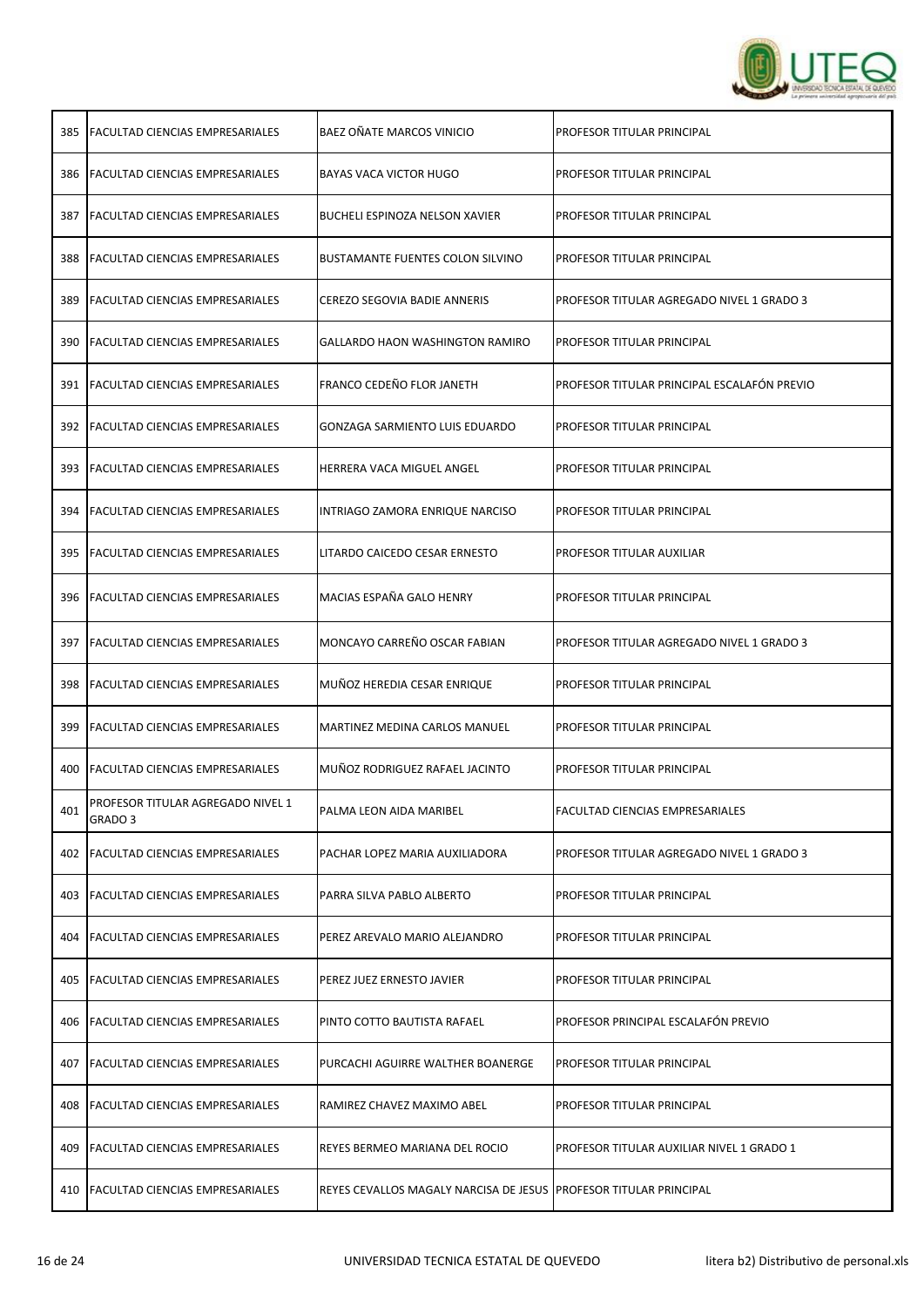

| 411 | <b>FACULTAD CIENCIAS EMPRESARIALES</b>  | TACHONG ALENCASTRO LAURA               | PROFESOR TITULAR AGREGADO NIVEL 1 GRADO 3 |
|-----|-----------------------------------------|----------------------------------------|-------------------------------------------|
|     | 412   FACULTAD CIENCIAS EMPRESARIALES   | TORRES SEGARRA CARLOS VICENTE          | PROFESOR TITULAR PRINCIPAL                |
| 413 | <b>FACULTAD CIENCIAS EMPRESARIALES</b>  | VELASCO BARAHONA VICTORIA BIRMANIA     | PROFESOR TITULAR PRINCIPAL                |
|     | 414   FACULTAD CIENCIAS EMPRESARIALES   | VERA VALDIVIEZO NIVALDO APOLONIDES     | PROFESOR TITULAR PRINCIPAL                |
| 415 | <b>FACULTAD CIENCIAS EMPRESARIALES</b>  | VILLALVA ABARCA GUALBERTO RAFAEL       | PROFESOR TITULAR PRINCIPAL                |
|     | 416   FACULTAD CIENCIAS EMPRESARIALES   | ARGUELLO NUÑEZ LEON BENIGNO            | PROFESOR TITULAR PRINCIPAL                |
| 417 | <b>FACULTAD CIENCIAS EMPRESARIALES</b>  | ZAMBRANO MEDRANDA LUIS AMABLE          | PROFESOR TITULAR PRINCIPAL                |
|     | 418   FACULTAD CIENCIAS EMPRESARIALES   | AGUAYO CARVAJAL VERONICA ROSALVA       | PROFESOR NO TITULAR-CONTRATADO            |
| 419 | <b>FACULTAD CIENCIAS EMPRESARIALES</b>  | ARBOLEDA CASTRO LORENA VANESSA         | PROFESOR NO TITULAR-CONTRATADO            |
| 420 | <b>FACULTAD CIENCIAS EMPRESARIALES</b>  | BALLESTEROS BALLESTEROS ERIKA YESSENIA | PROFESOR NO TITULAR-CONTRATADO            |
| 421 | <b>FACULTAD CIENCIAS EMPRESARIALES</b>  | <b>BUSTAMANTE VERA FREDDY HERNAN</b>   | PROFESOR NO TITULAR-CONTRATADO            |
| 422 | <b>FACULTAD CIENCIAS EMPRESARIALES</b>  | CADENA MIRANDA DIANA ISABEL            | PROFESOR NO TITULAR-CONTRATADO            |
| 423 | <b>FACULTAD CIENCIAS EMPRESARIALES</b>  | CHONG CRUZ MANUEL LIBORIO              | PROFESOR NO TITULAR-CONTRATADO            |
|     | 424   FACULTAD CIENCIAS EMPRESARIALES   | ESTRADA AGUILAR JAIME LEONARDO         | PROFESOR NO TITULAR-CONTRATADO            |
|     | 425 FACULTAD CIENCIAS EMPRESARIALES     | FONSECA VASCONEZ JOSE FABIAN           | PROFESOR NO TITULAR-CONTRATADO            |
| 426 | <b>FACULTAD CIENCIAS EMPRESARIALES</b>  | GALLO FONSECA VICTOR TRAJANO           | PROFESOR NO TITULAR-CONTRATADO            |
| 427 | <b>IFACULTAD CIENCIAS EMPRESARIALES</b> | <b>GOMEZ GUTIERREZ FELIX LORENZO</b>   | PROFESOR NO TITULAR-CONTRATADO            |
| 428 | lFACULTAD CIENCIAS EMPRESARIALES        | LANDABURU MENDOZA JIMMY RAFAEL         | PROFESOR NO TITULAR-CONTRATADO            |
| 429 | <b>FACULTAD CIENCIAS EMPRESARIALES</b>  | MENDOZA VARGAS EMMA YOLANDA            | PROFESOR NO TITULAR-CONTRATADO            |
| 430 | <b>FACULTAD CIENCIAS EMPRESARIALES</b>  | MIRANDA ULLON PEDRO CLAVEL             | PROFESOR NO TITULAR-CONTRATADO            |
|     | 431   FACULTAD CIENCIAS EMPRESARIALES   | MORALES HAZ MANUEL FRANCISCO           | PROFESOR NO TITULAR-CONTRATADO            |
| 432 | <b>FACULTAD CIENCIAS EMPRESARIALES</b>  | MORALES SORNOZA JOSE MANUEL            | PROFESOR NO TITULAR-CONTRATADO            |
| 433 | <b>FACULTAD CIENCIAS EMPRESARIALES</b>  | MOSQUERA AREVALO ARTURO PATRICIO       | PROFESOR NO TITULAR-CONTRATADO            |
| 434 | <b>FACULTAD CIENCIAS EMPRESARIALES</b>  | PARRA GAVILANES DANIEL ALBERTO         | PROFESOR NO TITULAR-CONTRATADO            |
|     | 435   FACULTAD CIENCIAS EMPRESARIALES   | PONCE ORDOÑEZ JESSICA ALEXANDRA        | PROFESOR NO TITULAR-CONTRATADO            |
| 436 | <b>FACULTAD CIENCIAS EMPRESARIALES</b>  | RIVADENEIRA ZAMBRANO MARIA ANGELICA    | PROFESOR NO TITULAR-CONTRATADO            |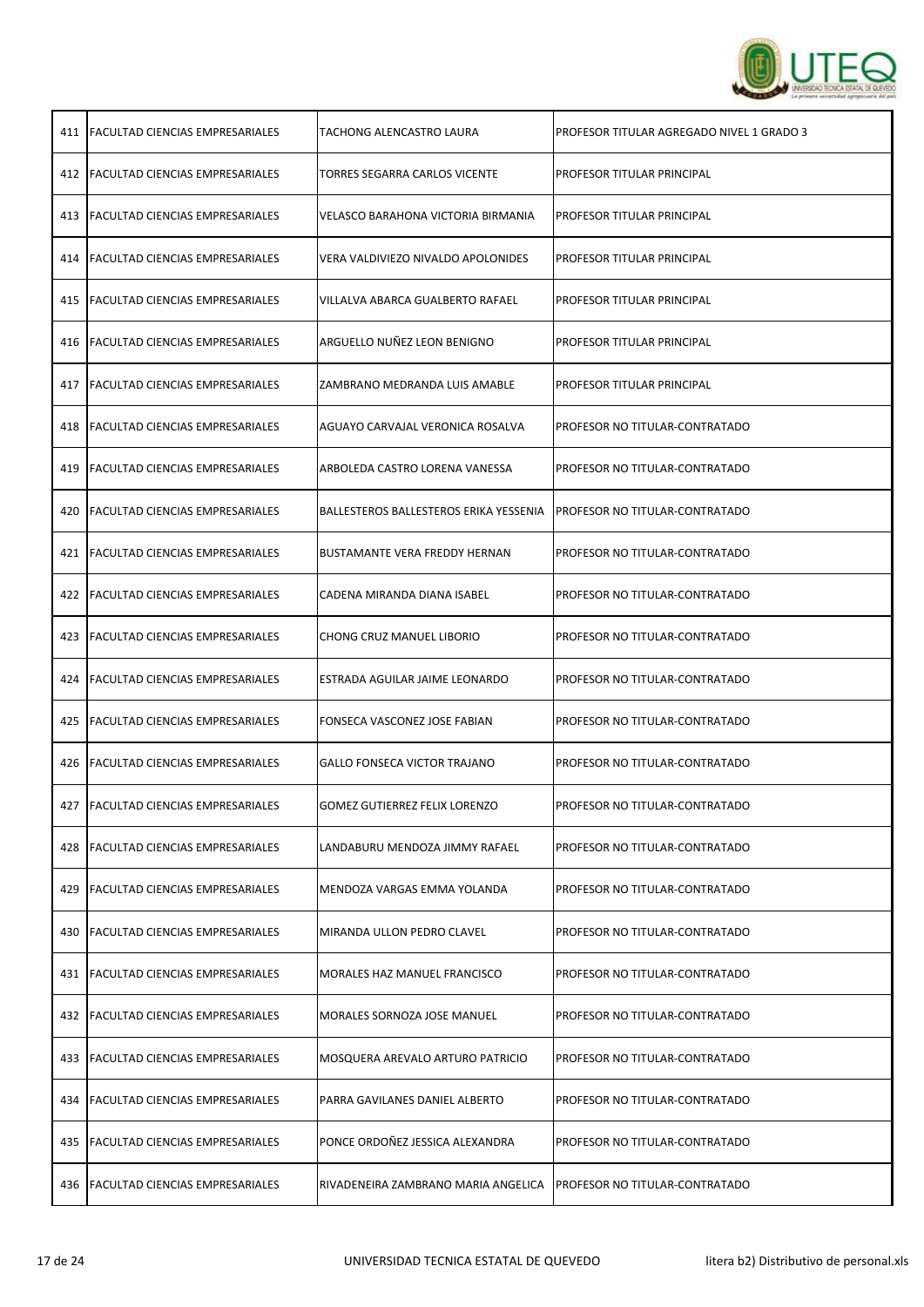

|     | 437   FACULTAD CIENCIAS EMPRESARIALES  | RIVERA VELASCO JOSE LUIS             | PROFESOR NO TITULAR-CONTRATADO             |
|-----|----------------------------------------|--------------------------------------|--------------------------------------------|
|     | 438   FACULTAD CIENCIAS EMPRESARIALES  | SANDOVAL CUJI MARTHA MATILDE         | PROFESOR NO TITULAR-CONTRATADO             |
|     | 439   FACULTAD CIENCIAS EMPRESARIALES  | TARANTO HAON FRANKLIN XAVIER         | PROFESOR NO TITULAR-CONTRATADO             |
|     | 440   FACULTAD CIENCIAS EMPRESARIALES  | TRIANA LITARDO FREDDY ENRIQUE        | PROFESOR NO TITULAR-CONTRATADO             |
|     | 441   FACULTAD CIENCIAS EMPRESARIALES  | VINUEZA MENDOZA GLENN WALTER         | PROFESOR NO TITULAR-CONTRATADO             |
|     | 442   FACULTAD CIENCIAS EMPRESARIALES  | VINUEZA PERALTA HUGO ANDRES          | PROFESOR NO TITULAR-CONTRATADO             |
|     | 443   FACULTAD CIENCIAS EMPRESARIALES  | VIZUETA SILVA STEVEN DAVID           | PROFESOR NO TITULAR-CONTRATADO             |
| 444 | <b>FACULTAD CIENCIAS EMPRESARIALES</b> | VELOZ SEGURA ELIZABETH ALEXANDRA     | PROFESOR NO TITULAR-CONTRATADO             |
| 445 | <b>FACULTAD CIENCIAS EMPRESARIALES</b> | BONIFAZ VALLEJO DIEGO PAUL           | <b>TECNICO DOCENTE</b>                     |
|     | 446   FACULTAD CIENCIAS EMPRESARIALES  | CASTILLO PLAZA IRIS ARACELY          | PROFESOR NO TITULAR-CONTRATADO             |
| 447 | <b>FACULTAD CIENCIAS EMPRESARIALES</b> | GILER MACIAS SINTIA MONSERRATE       | PROFESOR NO TITULAR-CONTRATADO             |
| 448 | FACULTAD CIENCIAS EMPRESARIALES        | CHANG RIZO FRESIA SUSANA             | PROFESOR NO TITULAR-CONTRATADO             |
| 449 | <b>FACULTAD CIENCIAS EMPRESARIALES</b> | CARRILLO PATARON MARTHA ELVA         | PROFESOR NO TITULAR-CONTRATADO             |
|     | 450   FACULTAD CIENCIAS EMPRESARIALES  | CHICAIZA CHICAIZA ROSA MARIA         | PROFESOR NO TITULAR-CONTRATADO             |
|     | 451   FACULTAD CIENCIAS PECUARIAS      | AGUIRRE VALVERDE CARLOS MIGUEL       | PROFESOR TITULAR PRINCIPAL                 |
| 452 | <b>FACULTAD CIENCIAS PECUARIAS</b>     | ARGUELLO NUÑEZ TITO GERMAN           | PROFESOR TITULAR AGREGADO                  |
|     | 453 FACULTAD CIENCIAS PECUARIAS        | AVELLANEDA CEVALLOS JUAN HUMBERTO    | PROFESOR TITULAR PRINCIPAL NIVEL 1 GRADO 6 |
| 454 | FACULTAD CIENCIAS PECUARIAS            | ESTUPIÑAN VELIZ KLEBER ANTONIO       | PROFESOR TITULAR PRINCIPAL                 |
| 455 | <b>FACULTAD CIENCIAS PECUARIAS</b>     | GODOY ESPINOZA VICTOR HUGO           | PROFESOR TITULAR AGREGADO NIVEL 1 GRADO 3  |
| 456 | <b>FACULTAD CIENCIAS PECUARIAS</b>     | <b>GONZALEZ VELEZ MARTIN ARMANDO</b> | PROFESOR TITULAR AGREGADO NIVEL 1 GRADO 3  |
| 457 | <b>FACULTAD CIENCIAS PECUARIAS</b>     | HERRERA GALLO SANTOS MAGDALENA       | PROFESOR TITULAR PRINCIPAL NIVEL 1 GRADO 6 |
| 458 | <b>FACULTAD CIENCIAS PECUARIAS</b>     | JACOME LOPEZ GERMAN ALEXANDER        | PROFESOR TITULAR PRINCIPAL                 |
| 459 | <b>FACULTAD CIENCIAS PECUARIAS</b>     | <b>MAZON PAREDES EDISON JACINTO</b>  | PROFESOR TITULAR PRINCIPAL                 |
| 460 | <b>FACULTAD CIENCIAS PECUARIAS</b>     | MESTANZA UQUILLAS CAMILO ALEXANDER   | PROFESOR TITULAR AGREGADO NIVEL 1 GRADO 3  |
| 461 | <b>FACULTAD CIENCIAS PECUARIAS</b>     | MUÑOZ RODRIGUEZ JORGE GEOVANNY       | PROFESOR TITULAR PRINCIPAL                 |
|     | 462 FACULTAD CIENCIAS PECUARIAS        | PELAEZ MENDOZA FRANKLIN RODRIGO      | PROFESOR TITULAR AGREGADO NIVEL 1 GRADO 3  |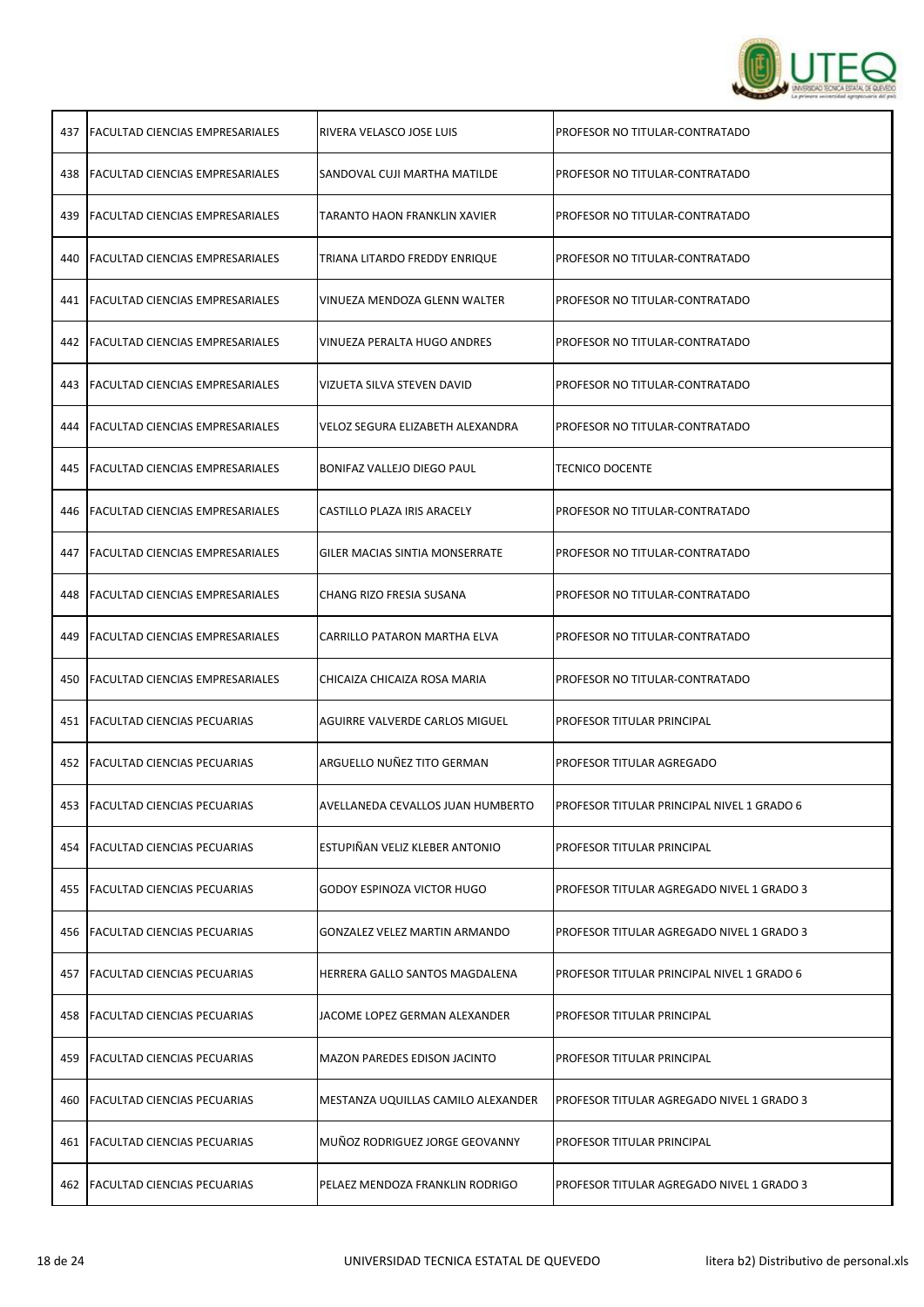

| 463 | <b>FACULTAD CIENCIAS PECUARIAS</b>     | PINARGOTE MENDOZA EDGAR RODOLFO                                     | PROFESOR TITULAR AGREGADO NIVEL 3 GRADO 5 |
|-----|----------------------------------------|---------------------------------------------------------------------|-------------------------------------------|
|     | <b>464 FACULTAD CIENCIAS PECUARIAS</b> | SANCHEZ LAIÑO ADOLFO RODOLFO                                        | PROFESOR TITULAR PRINCIPAL                |
| 465 | <b>FACULTAD CIENCIAS PECUARIAS</b>     | MONTENEGRO VIVAS LEON BOLIVAR                                       | PROFESOR TITULAR PRINCIPAL                |
|     | 466 FACULTAD CIENCIAS PECUARIAS        | <b>VALLEJO TORRES CHISTIAN AMABLE</b>                               | PROFESOR TITULAR AGREGADO NIVEL 1 GRADO 4 |
| 467 | <b>FACULTAD CIENCIAS PECUARIAS</b>     | VASCO MORA DIANA LUCIA                                              | PROFESOR TITULAR AGREGADO NIVEL 3 GRADO 5 |
| 468 | <b>FACULTAD CIENCIAS PECUARIAS</b>     | VASCONEZ MONTUFAR GREGORIO<br><b>HUMBERTO</b>                       | PROFESOR TITULAR AGREGADO NIVEL 1 GRADO 3 |
| 469 | <b>FACULTAD CIENCIAS PECUARIAS</b>     | ALVAREZ SANCHEZ ANA RUTH                                            | PROFESOR NO TITULAR-CONTRATADO            |
|     | 470 FACULTAD CIENCIAS PECUARIAS        | BARRERA ALVAREZ ALEXANDRA ELIZABETH                                 | PROFESOR NO TITULAR-CONTRATADO            |
|     | 471   FACULTAD CIENCIAS PECUARIAS      | CABEZAS CONGO RONALD ROBERTO                                        | PROFESOR NO TITULAR-CONTRATADO            |
|     | 472 FACULTAD CIENCIAS PECUARIAS        | CABEZAS GUERRERO MILTON FERNANDO                                    | PROFESOR NO TITULAR-CONTRATADO            |
|     | 473   FACULTAD CIENCIAS PECUARIAS      | CAMACHO CASTILLO LUIS ALFREDO                                       | PROFESOR NO TITULAR-CONTRATADO            |
|     | 474   FACULTAD CIENCIAS PECUARIAS      | CEDEÑO MUÑOZ JOEL ALBERTO                                           | PROFESOR NO TITULAR-CONTRATADO            |
| 475 | <b>FACULTAD CIENCIAS PECUARIAS</b>     | CEVALLOS FALQUEZ ORLY FERNANDO                                      | PROFESOR NO TITULAR-CONTRATADO            |
|     | 476   FACULTAD CIENCIAS PECUARIAS      | COELLO LOOR CAROL DANIELA                                           | PROFESOR NO TITULAR-CONTRATADO            |
|     | 477   FACULTAD CIENCIAS PECUARIAS      | COELLO VERA ADALBERTO ANTONIO                                       | PROFESOR NO TITULAR-CONTRATADO            |
|     | 478 FACULTAD CIENCIAS PECUARIAS        | DURAZNO DELGADO LEONILO ALFONSO                                     | PROFESOR NO TITULAR-CONTRATADO            |
|     | 479   FACULTAD CIENCIAS PECUARIAS      | FERNANDEZ ESCOBAR ANGEL OLIVERIO                                    | PROFESOR NO TITULAR-CONTRATADO            |
| 480 | FACULTAD CIENCIAS PECUARIAS            | <b>GODOY MONTIEL LUIS ALBERTO</b>                                   | PROFESOR NO TITULAR-CONTRATADO            |
| 481 | <b>FACULTAD CIENCIAS PECUARIAS</b>     | <b>GUERRERO CHUEZ RAQUEL VERONICA</b>                               | PROFESOR NO TITULAR-CONTRATADO            |
| 482 | <b>FACULTAD CIENCIAS PECUARIAS</b>     | <b>GUERRON TROYA VICENTE ALBERTO</b>                                | PROFESOR NO TITULAR-CONTRATADO            |
| 483 | <b>FACULTAD CIENCIAS PECUARIAS</b>     | LLERENA SILVA WILMA MARIBEL                                         | PROFESOR NO TITULAR-CONTRATADO            |
| 484 | <b>FACULTAD CIENCIAS PECUARIAS</b>     | MARTINEZ GARCES ROSMAIRA DEL SOCORRO PROFESOR NO TITULAR-CONTRATADO |                                           |
| 485 | <b>FACULTAD CIENCIAS PECUARIAS</b>     | <b>MENDEZ MARTINEZ YUNIEL</b>                                       | PROFESOR NO TITULAR-CONTRATADO            |
| 486 | <b>FACULTAD CIENCIAS PECUARIAS</b>     | MEZA BONE CARLOS JAVIER                                             | PROFESOR NO TITULAR-CONTRATADO            |
| 487 | FACULTAD CIENCIAS PECUARIAS            | MEZA BONE GARI ALEX                                                 | PROFESOR NO TITULAR-CONTRATADO            |
| 488 | <b>FACULTAD CIENCIAS PECUARIAS</b>     | MONGE FREILE MARLON FERNANDO                                        | PROFESOR NO TITULAR-CONTRATADO            |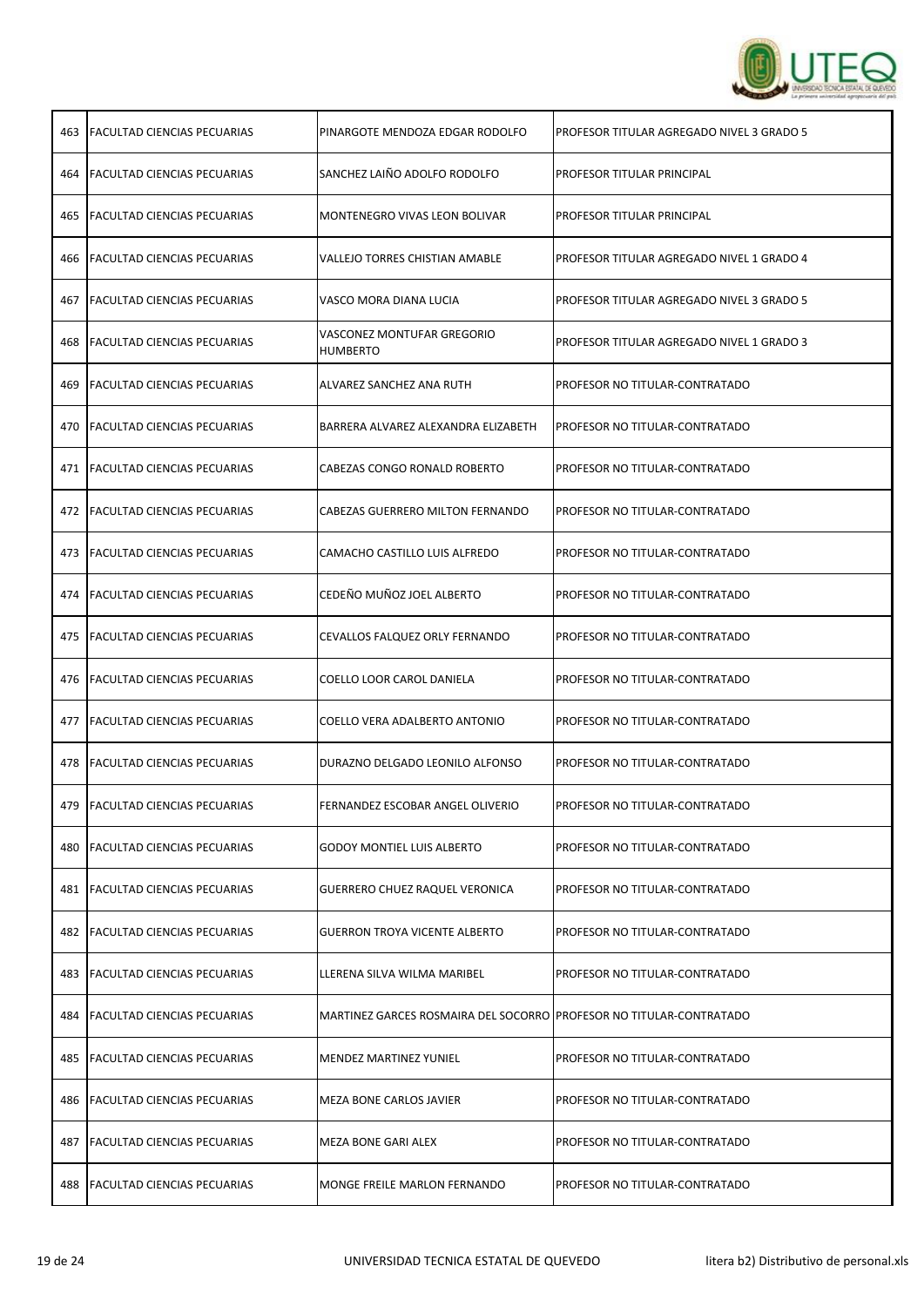

| 489 | <b>FACULTAD CIENCIAS PECUARIAS</b> | MORALES PADILLA MARIA MONSERRATH | PROFESOR NO TITULAR-CONTRATADO            |
|-----|------------------------------------|----------------------------------|-------------------------------------------|
|     | 490 FACULTAD CIENCIAS PECUARIAS    | PACHECO TIGSELEMA MARIA TERESA   | PROFESOR NO TITULAR-CONTRATADO            |
|     | 491   FACULTAD CIENCIAS PECUARIAS  | QUINTANA ZAMORA JORGE GUSTAVO    | PROFESOR NO TITULAR-CONTRATADO            |
|     | 492   FACULTAD CIENCIAS PECUARIAS  | RAMOS REMACHE ROMMEL ARTURO      | PROFESOR NO TITULAR-CONTRATADO            |
|     | 493   FACULTAD CIENCIAS PECUARIAS  | RODRIGUEZ CASTRO ROSSY LISBETH   | PROFESOR NO TITULAR-CONTRATADO            |
|     | 494   FACULTAD CIENCIAS PECUARIAS  | ROMERO GARAICOA DIEGO ARMANDO    | PROFESOR NO TITULAR-CONTRATADO            |
|     | 495   FACULTAD CIENCIAS PECUARIAS  | SANTANA ALVARADO WILVER HUMBERTO | PROFESOR NO TITULAR-CONTRATADO            |
| 496 | <b>FACULTAD CIENCIAS PECUARIAS</b> | SOTOMAYOR CANTOS KARINA FERNANDA | PROFESOR NO TITULAR-CONTRATADO            |
| 497 | <b>FACULTAD CIENCIAS PECUARIAS</b> | TIRIRA CHULDE FERNANDA GERMANIA  | PROFESOR NO TITULAR-CONTRATADO            |
|     | 498 FACULTAD CIENCIAS PECUARIAS    | TUAREZ GARCIA DIEGO ARMANDO      | PROFESOR NO TITULAR-CONTRATADO            |
| 499 | <b>FACULTAD CIENCIAS PECUARIAS</b> | VARAS GILER ROSA CECIBEL         | PROFESOR NO TITULAR-CONTRATADO            |
| 500 | FACULTAD CIENCIAS PECUARIAS        | VERA CHANG JAIME FABIAN          | PROFESOR NO TITULAR-CONTRATADO            |
|     | 501   FACULTAD CIENCIAS PECUARIAS  | VILLAMAR TORRES RONALD OSWALDO   | PROFESOR NO TITULAR-CONTRATADO            |
|     | 502 FACULTAD CIENCIAS PECUARIAS    | VILLEGAS SOTO NELSON RAMIRO      | PROFESOR NO TITULAR-CONTRATADO            |
|     | 503 FACULTAD CIENCIAS PECUARIAS    | YANEZ CAJO DANILO JAVIER         | PROFESOR NO TITULAR-CONTRATADO            |
| 504 | <b>FACULTAD CIENCIAS PECUARIAS</b> | YEPEZ MACIAS PIEDAD FRANCISCA    | PROFESOR NO TITULAR-CONTRATADO            |
|     | 505 FACULTAD CIENCIAS PECUARIAS    | ZAMBRANO MONTES SAMIR ANTONIO    | PROFESOR NO TITULAR-CONTRATADO            |
| 506 | UNIDAD DE ESTUDIOS A DISTANCIA     | ALVAREZ PERDOMO GUIDO RODOLFO    | PROFESOR TITULAR AGREGADO NIVEL 1 GRADO 3 |
| 507 | UNIDAD DE ESTUDIOS A DISTANCIA     | CEDEÑO BRIONES ALEX GEOVANNY     | PROFESOR TITULAR AUXILIAR NIVEL 1 GRADO 1 |
| 508 | UNIDAD DE ESTUDIOS A DISTANCIA     | ESPINOZA CARRILLO JOSE FRANCISCO | PROFESOR TITULAR AGREGADO NIVEL 1 GRADO 3 |
| 509 | UNIDAD DE ESTUDIOS A DISTANCIA     | GUEVARA SANTANA FREDDY JAVIER    | PROFESOR TITULAR AUXILIAR NIVEL 1 GRADO 1 |
| 510 | UNIDAD DE ESTUDIOS A DISTANCIA     | RODRIGUEZ ANGULO DOMINGA         | PROFESOR TITULAR AGREGADO NIVEL 1 GRADO 3 |
| 511 | UNIDAD DE ESTUDIOS A DISTANCIA     | VILLARROEL PUMA MARCO FERNANDO   | PROFESOR TITULAR AGREGADO NIVEL 1 GRADO 3 |
| 512 | UNIDAD DE ESTUDIOS A DISTANCIA     | ZAMORA MAYORGA DARWIN JAVIER     | PROFESOR TITULAR AGREGADO NIVEL 1 GRADO 3 |
| 513 | UNIDAD DE ESTUDIOS A DISTANCIA     | PALLAROSO GRANIZO ROSA YOLANDA   | PROFESOR TITULAR AUXILIAR NIVEL 1 GRADO 1 |
| 514 | UNIDAD DE ESTUDIOS A DISTANCIA     | RIZZO ZAMORA LAUDEN GEOBACK      | PROFESOR TITULAR AGREGADO NIVEL 1 GRADO 1 |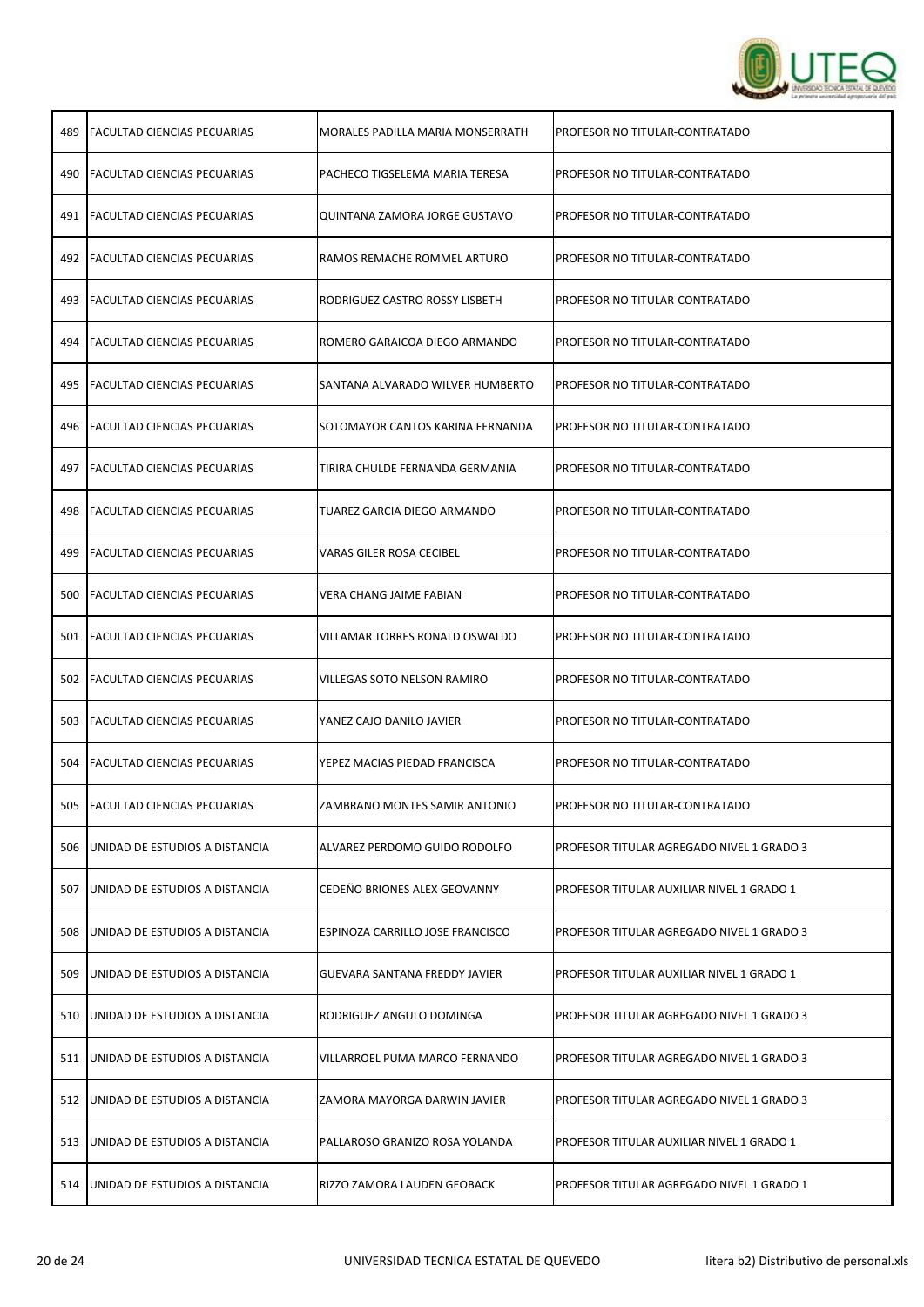

| 515 | UNIDAD DE ESTUDIOS A DISTANCIA         | RODRIGUEZ GAVILANES NANCY MAGALI<br>(licencia sin sueldo estudios)    | PROFESOR TITULAR PRINCIPAL                                           |
|-----|----------------------------------------|-----------------------------------------------------------------------|----------------------------------------------------------------------|
| 516 | UNIDAD DE ESTUDIOS A DISTANCIA         | ZAMBRANO BARROS NUVIA AURORA                                          | PROFESOR TITULAR AGREGADO NIVEL 1 GRADO 3                            |
| 517 | UNIDAD DE ESTUDIOS A DISTANCIA         | CARRANZA QUIMI WENDY DIANA                                            | PROFESOR NO TITULAR-CONTRATADO                                       |
| 518 | UNIDAD DE ESTUDIOS A DISTANCIA         | GUILLIN LLANOS XIMENA MINSHELY                                        | PROFESOR NO TITULAR-CONTRATADO                                       |
| 519 | UNIDAD DE ESTUDIOS A DISTANCIA         | NUÑEZ BARTOLOME ELIZABETH JULIANA                                     | PROFESOR NO TITULAR-CONTRATADO                                       |
| 520 | UNIDAD DE ESTUDIOS A DISTANCIA         | RENDON GUERRA GINA                                                    | PROFESOR NO TITULAR-CONTRATADO                                       |
| 521 | UNIDAD DE ESTUDIOS A DISTANCIA         | ULLON PEREZ MARGARITA CLEMENCIA                                       | PROFESOR NO TITULAR-CONTRATADO                                       |
|     | 522 ENFERMERÍA                         | MONTES VELEZ RAMONA SOLEDAD                                           | COORDINADORA DE CARRERA ENFERMERÍA/PROFESOR NO<br>TITULAR-CONTRATADO |
| 523 | VICERRECTORADO<br>ACADEMICO/ENFERMERÍA | COELLO LLERENA MARIA FERNANDA                                         | PROFESOR NO TITULAR-CONTRATADO                                       |
| 524 | VICERRECTORADO<br>ACADEMICO/ENFERMERÍA | DIAZ SOLEDISPA MARICELA MARIANA                                       | PROFESOR NO TITULAR-CONTRATADO                                       |
| 525 | VICERRECTORADO<br>ACADEMICO/ENFERMERÍA | FACUY ARIAS LUISA MARIA                                               | PROFESOR NO TITULAR-CONTRATADO                                       |
| 526 | VICERRECTORADO<br>ACADEMICO/ENFERMERÍA | <b>FRANCO CASTRO SARA</b>                                             | PROFESOR NO TITULAR-CONTRATADO                                       |
| 527 | VICERRECTORADO<br>ACADEMICO/ENFERMERÍA | GUANOLUISA TENEMAZA GLADYS ELIZABETH   PROFESOR NO TITULAR-CONTRATADO |                                                                      |
| 528 | VICERRECTORADO<br>ACADEMICO/ENFERMERÍA | LOPEZ GARCIA NANCY DEL CARMEN                                         | PROFESOR NO TITULAR-CONTRATADO                                       |
| 529 | VICERRECTORADO<br>ACADEMICO/ENFERMERÍA | MOREIRA ESPINOZA BETTY ANDREA                                         | PROFESOR NO TITULAR-CONTRATADO                                       |
| 530 | VICERRECTORADO<br>ACADEMICO/ENFERMERÍA | PACHECO CORREA SONIA ISABEL                                           | PROFESOR NO TITULAR-CONTRATADO                                       |
| 531 | VICERRECTORADO<br>ACADEMICO/ENFERMERÍA | QUIJIJE CHAVEZ VILMA ROCIO                                            | PROFESOR NO TITULAR-CONTRATADO                                       |
| 532 | VICERRECTORADO<br>ACADEMICO/ENFERMERÍA | SOLIS GARCIA MARIANA ESTELITA                                         | PROFESOR NO TITULAR-CONTRATADO                                       |
| 533 | VICERRECTORADO<br>ACADEMICO/ENFERMERÍA | VASQUEZ MORAN BERTHA ALEJANDRINA                                      | PROFESOR NO TITULAR-CONTRATADO                                       |
| 534 | VICERRECTORADO<br>ACADEMICO/ENFERMERÍA | MOREIRA FLORES MARIUXI MAGDALENA                                      | PROFESOR NO TITULAR-CONTRATADO                                       |
| 535 | VICERRECTORADO<br>ACADEMICO/ENFERMERÍA | ROMERO SEGOVIA CRISTIAN ARMANDO                                       | PROFESOR NO TITULAR-CONTRATADO                                       |
| 536 | VICERRECTORADO<br>ACADEMICO/ENFERMERÍA | ZURITA DEIDERIO MARIUXI JOHANNA                                       | PROFESOR NO TITULAR-CONTRATADO                                       |
| 537 | VICERRECTORADO<br>ACADEMICO/ENFERMERÍA | ANDRADE CAICHO CARLOS EFRAIN                                          | PROFESOR NO TITULAR-CONTRATADO                                       |
| 538 | VICERRECTORADO<br>ACADEMICO/ENFERMERÍA | CANO DELGADO JANNETH TERESA                                           | PROFESOR NO TITULAR-CONTRATADO                                       |
| 539 | VICERRECTORADO<br>ACADEMICO/ENFERMERÍA | COUTINHO DOS SANTOS JARDEL                                            | PROFESOR NO TITULAR-CONTRATADO                                       |
| 540 | VICERRECTORADO<br>ACADEMICO/ENFERMERÍA | GOMEZ PEREZ ROSA PATRICIA                                             | PROFESOR NO TITULAR-CONTRATADO                                       |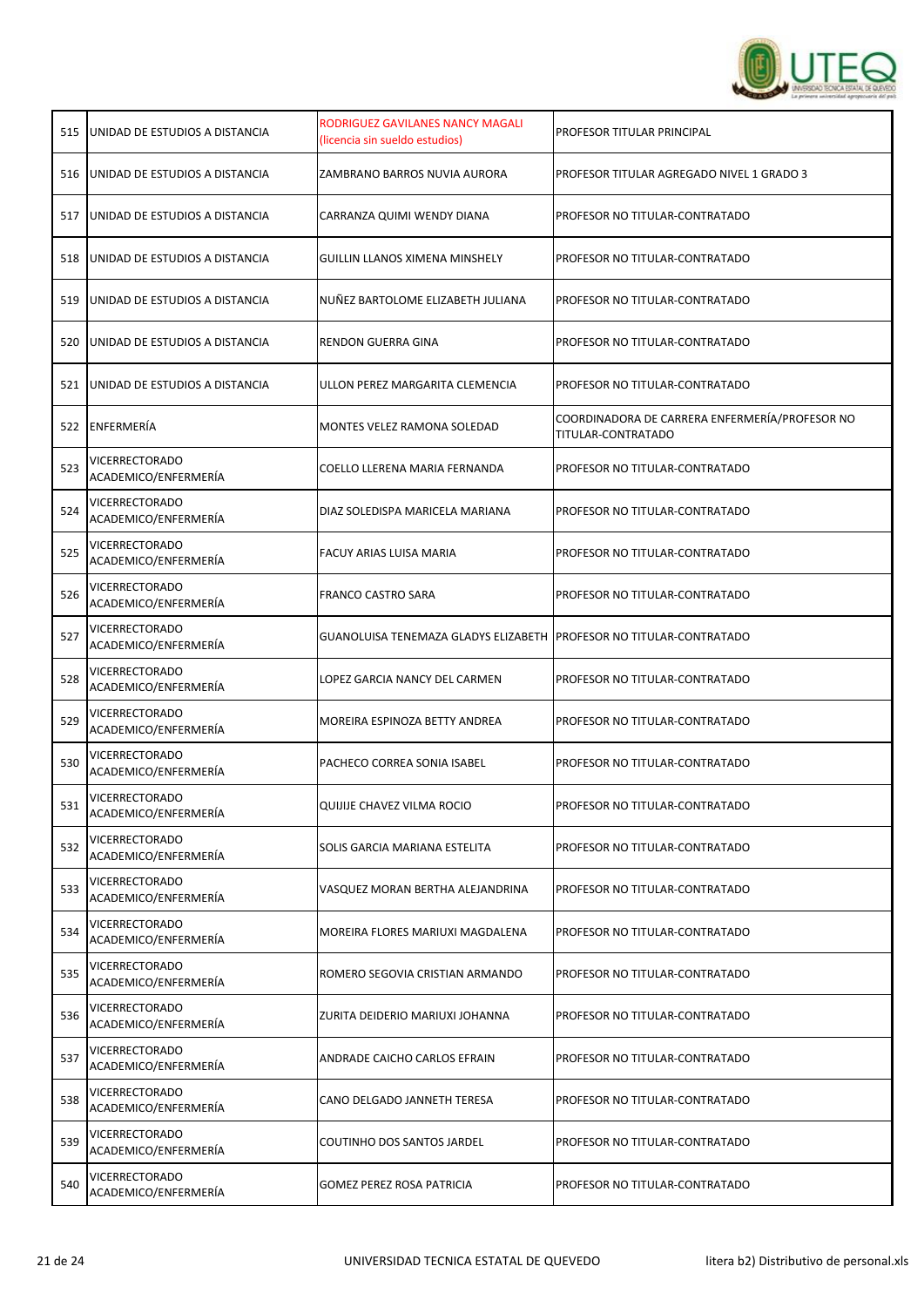

| 541 | VICERRECTORADO<br>ACADEMICO/ENFERMERÍA        | MALDONADO CASTRO ANGEL BORIS           | PROFESOR NO TITULAR-CONTRATADO       |
|-----|-----------------------------------------------|----------------------------------------|--------------------------------------|
| 542 | <b>VICERRECTORADO</b><br>ACADEMICO/ENFERMERÍA | MONGE GARCIA GUSTAVO VINICIO           | PROFESOR NO TITULAR-CONTRATADO       |
| 543 | VICERRECTORADO<br>ACADEMICO/ENFERMERÍA        | MORA CARPIO WENDY TAMARA               | PROFESOR NO TITULAR-CONTRATADO       |
| 544 | VICERRECTORADO<br>ACADEMICO/ENFERMERÍA        | PACHECO CABRERA CARMEN ALEJANDRO       | PROFESOR NO TITULAR-CONTRATADO       |
| 545 | VICERRECTORADO<br>ACADEMICO/ENFERMERÍA        | PINOS ULLAURI CAROLA ALEXANDRA         | PROFESOR NO TITULAR-CONTRATADO       |
| 546 | <b>VICERRECTORADO</b><br>ACADEMICO/ENFERMERÍA | REYES BLUM GUILLERMO ALEXANDER         | PROFESOR NO TITULAR-CONTRATADO       |
| 547 | VICERRECTORADO<br>ACADEMICO/ENFERMERÍA        | VILLAMAR TORRES YULITZA GEOMARA        | PROFESOR NO TITULAR-CONTRATADO       |
| 548 | UNIDAD DE ADMISIÓN Y NIVELACIÓN               | <b>MOREJON CENTENO MAURICIO RENATO</b> | <b>TECNICO DOCENTE</b>               |
| 549 | <b>FACULTAD DE CIENCIAS DE LA INGENIERIA</b>  | LOZANO MENDOZA PEDRO HARRYS            | PROFESOR NO TITULAR-CONTRATADO       |
| 550 | UNIDAD DE ADMISION Y REGISTRO                 | LABORDE MEZA JESSENIA LORENA           | CONTRATO ACADEMICO - TECNICO DOCENTE |
| 551 | JUNIDAD DE ADMISION Y REGISTRO                | CAMACHO REYES RONALD DURVANNY          | <b>TECNICO DOCENTE</b>               |
| 552 | UNIDAD DE ADMISION Y REGISTRO                 | ALBAN MOYANO MIRYAM NOEMI              | CONTRATO ACADEMICO - TECNICO DOCENTE |
| 553 | UNIDAD DE ADMISION Y REGISTRO                 | ALBIÑO ORTEGA MILTON MIGUEL            | CONTRATO ACADEMICO - TECNICO DOCENTE |
| 554 | UNIDAD DE ADMISION Y REGISTRO                 | ALVARADO PINCAY BERTHA MARIELA         | CONTRATO ACADEMICO - TECNICO DOCENTE |
| 555 | UNIDAD DE ADMISION Y REGISTRO                 | CABRERA MOREIRA JOEL DAVID             | CONTRATO ACADEMICO - TECNICO DOCENTE |
| 556 | UNIDAD DE ADMISION Y REGISTRO                 | CEDEÑO FUENTES OLGA PAOLA              | CONTRATO ACADEMICO - TECNICO DOCENTE |
|     | 557 JUNIDAD DE ADMISION Y REGISTRO            | CHAMORRO PALACIOS ANGEL ANTONIO        | CONTRATO ACADEMICO - TECNICO DOCENTE |
| 558 | UNIDAD DE ADMISION Y REGISTRO                 | COELLO LEON LUCIANA VITALINA           | CONTRATO ACADEMICO - TECNICO DOCENTE |
| 559 | UNIDAD DE ADMISION Y REGISTRO                 | ESTRELLA MENDOZA MARIA FERNANDA        | CONTRATO ACADEMICO - TECNICO DOCENTE |
| 560 | UNIDAD DE ADMISION Y REGISTRO                 | FLORES JAEN MIREYA PATRICIA            | CONTRATO ACADEMICO - TECNICO DOCENTE |
| 561 | UNIDAD DE ADMISION Y REGISTRO                 | FIGUEREDO SANCHEZ LORENZO ROLANDO      | CONTRATO ACADEMICO - TECNICO DOCENTE |
| 562 | JUNIDAD DE ADMISION Y REGISTRO                | LEAL MACIAS OSCAR DANIEL               | CONTRATO ACADEMICO - TECNICO DOCENTE |
| 563 | UNIDAD DE ADMISION Y REGISTRO                 | MATUTE PLAZA GABRIELA NATALIA          | CONTRATO ACADEMICO - TECNICO DOCENTE |
| 564 | UNIDAD DE ADMISION Y REGISTRO                 | MERIZALDE VELIZ DIANA CAROLINA         | CONTRATO ACADEMICO - TECNICO DOCENTE |
| 565 | UNIDAD DE ADMISION Y REGISTRO                 | MONGE GARCIA MARCELO GEOVANNY          | CONTRATO ACADEMICO - TECNICO DOCENTE |
| 566 | UNIDAD DE ADMISION Y REGISTRO                 | MORENO SUQUILANDA EDGAR ALAN           | CONTRATO ACADEMICO - TECNICO DOCENTE |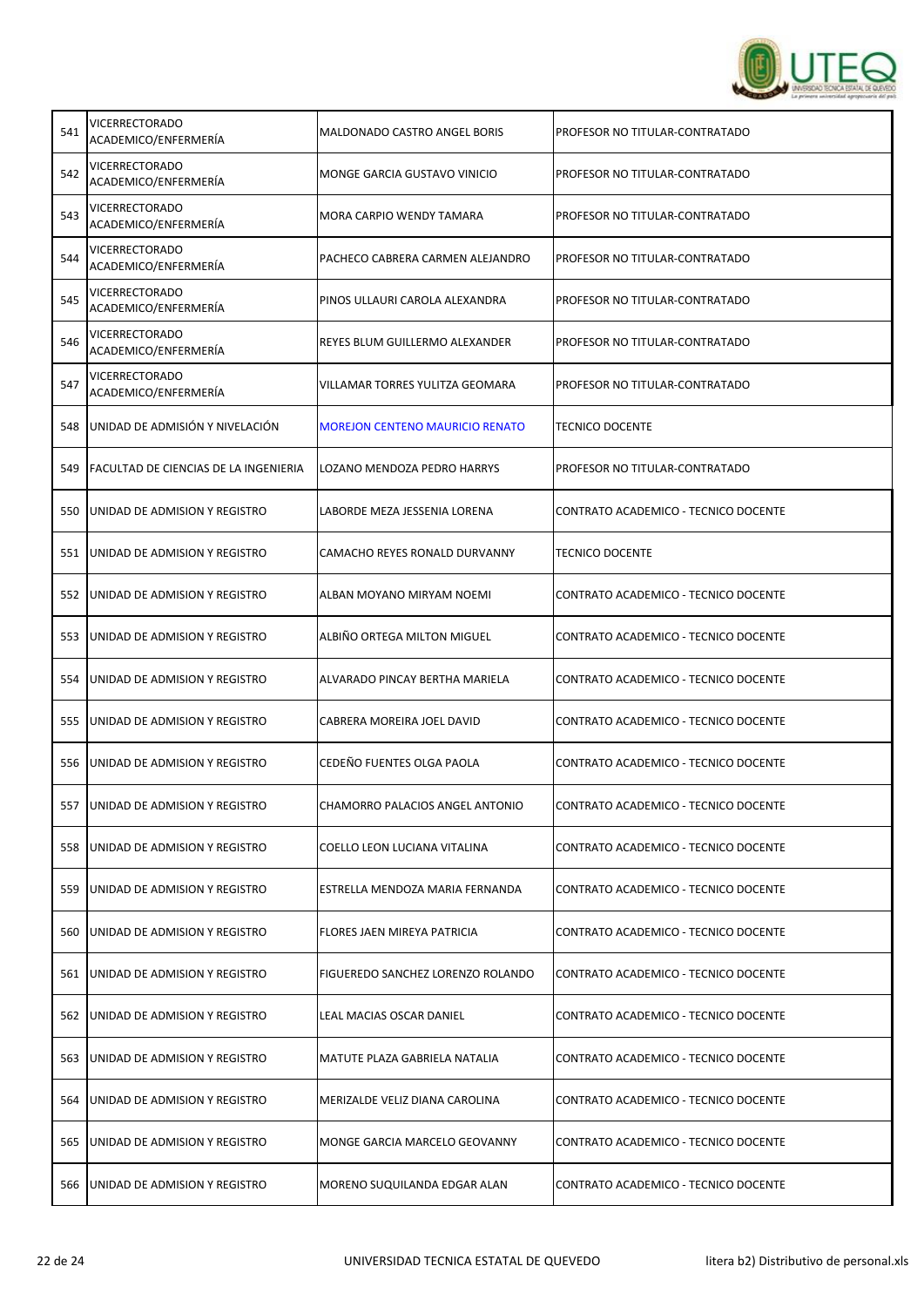

| 567 | UNIDAD DE ADMISION Y REGISTRO | NOVILLO CELLERI JOHNNY ENRIQUE         | CONTRATO ACADEMICO - TECNICO DOCENTE |
|-----|-------------------------------|----------------------------------------|--------------------------------------|
| 568 | UNIDAD DE ADMISION Y REGISTRO | ORTEGA CABRERA RUDY IVONNE             | CONTRATO ACADEMICO - TECNICO DOCENTE |
| 569 | UNIDAD DE ADMISION Y REGISTRO | PEÑAFIEL VILLARREAL GEOVANNA PAOLA     | CONTRATO ACADEMICO - TECNICO DOCENTE |
| 570 | UNIDAD DE ADMISION Y REGISTRO | PEÑAHERRERA CHANG CRISTOBAL PUYI       | CONTRATO ACADEMICO - TECNICO DOCENTE |
| 571 | UNIDAD DE ADMISION Y REGISTRO | PIÑEIRO VIVAS TATIANA CECILIA          | CONTRATO ACADEMICO - TECNICO DOCENTE |
| 572 | UNIDAD DE ADMISION Y REGISTRO | REAL GOYA GUSTAVO ENRIQUE              | CONTRATO ACADEMICO - TECNICO DOCENTE |
| 573 | UNIDAD DE ADMISION Y REGISTRO | RECALDE AGUILAR LUGARDA MARIA          | CONTRATO ACADEMICO - TECNICO DOCENTE |
| 574 | UNIDAD DE ADMISION Y REGISTRO | SANDOVAL CUJI MONICA MARIA             | CONTRATO ACADEMICO - TECNICO DOCENTE |
| 575 | UNIDAD DE ADMISION Y REGISTRO | SERRANO QUEVEDO ITALO MECIAS           | CONTRATO ACADEMICO - TECNICO DOCENTE |
| 576 | UNIDAD DE ADMISION Y REGISTRO | UBILLUS CHICAIZA STEFANIA CAROLINA     | CONTRATO ACADEMICO - TECNICO DOCENTE |
| 577 | UNIDAD DE ADMISION Y REGISTRO | VARAS MAENZA CESAR CRISTOBAL           | CONTRATO ACADEMICO - TECNICO DOCENTE |
| 578 | UNIDAD DE ADMISION Y REGISTRO | <b>VENEGAS FERRIN MICHAEL FABRICIO</b> | CONTRATO ACADEMICO - TECNICO DOCENTE |
| 579 | UNIDAD DE ADMISION Y REGISTRO | VILLACIS VASQUEZ XAVIER HUMBERTO       | CONTRATO ACADEMICO - TECNICO DOCENTE |
| 580 | UNIDAD DE ADMISION Y REGISTRO | BATISTA CASACO AIME ROSARIO            | CONTRATO ACADEMICO - TECNICO DOCENTE |
| 581 | UNIDAD DE ADMISION Y REGISTRO | CANO INTRIAGO JUAN CARLOS              | CONTRATO ACADEMICO - TECNICO DOCENTE |
| 582 | UNIDAD DE ADMISION Y REGISTRO | CHUSAN GARCIA LINDA PRISCILA           | CONTRATO ACADEMICO - TECNICO DOCENTE |
| 583 | UNIDAD DE ADMISION Y REGISTRO | CULCAY VELIZ MARIASOL BELEN            | CONTRATO ACADEMICO - TECNICO DOCENTE |
| 584 | UNIDAD DE ADMISION Y REGISTRO | JACHO SANCHEZ IVAN RODOLFO             | CONTRATO ACADEMICO - TECNICO DOCENTE |
| 585 | UNIDAD DE ADMISION Y REGISTRO | JIMENEZ ICAZA MANUEL GREGORIO          | CONTRATO ACADEMICO - TECNICO DOCENTE |
| 586 | UNIDAD DE ADMISION Y REGISTRO | NETO VILLAGOMEZ DIANA YESSENIA         | CONTRATO ACADEMICO - TECNICO DOCENTE |
| 587 | UNIDAD DE ADMISION Y REGISTRO | PLAZA ORMAZA LUIS ARTURO               | CONTRATO ACADEMICO - TECNICO DOCENTE |
| 588 | UNIDAD DE ADMISION Y REGISTRO | VILLAMAR GAVILANES ANGIE DAYANA        | CONTRATO ACADEMICO - TECNICO DOCENTE |
| 589 | UNIDAD DE ADMISION Y REGISTRO | YONG CHANG EMILIO ALBERTO              | CONTRATO ACADEMICO - TECNICO DOCENTE |
| 590 | UNIDAD DE ADMISION Y REGISTRO | NARVAEZ ALDAZ CHRISTIAN GIOVANNY       | CONTRATO ACADEMICO - TECNICO DOCENTE |
| 591 | UNIDAD DE ADMISION Y REGISTRO | ROSADO LOZANO DIEGO ARMANDO            | CONTRATO ACADEMICO - TECNICO DOCENTE |
| 592 | UNIDAD DE ADMISION Y REGISTRO | CARRILLO VALENCIA MARIA LETICIA        | CONTRATO ACADEMICO - TECNICO DOCENTE |
| 593 | UNIDAD DE ADMISION Y REGISTRO | FLORES ORTIZ WILSON ALEJANDRO          | CONTRATO ACADEMICO - TECNICO DOCENTE |
|     |                               | <b>ASESORÍAS / NIVEL DE APOYO</b>      |                                      |
| 594 | PROCURADURÍA                  | PICO ZAMBRANO BOLIVAR OMAR             | <b>PROCURADOR</b>                    |